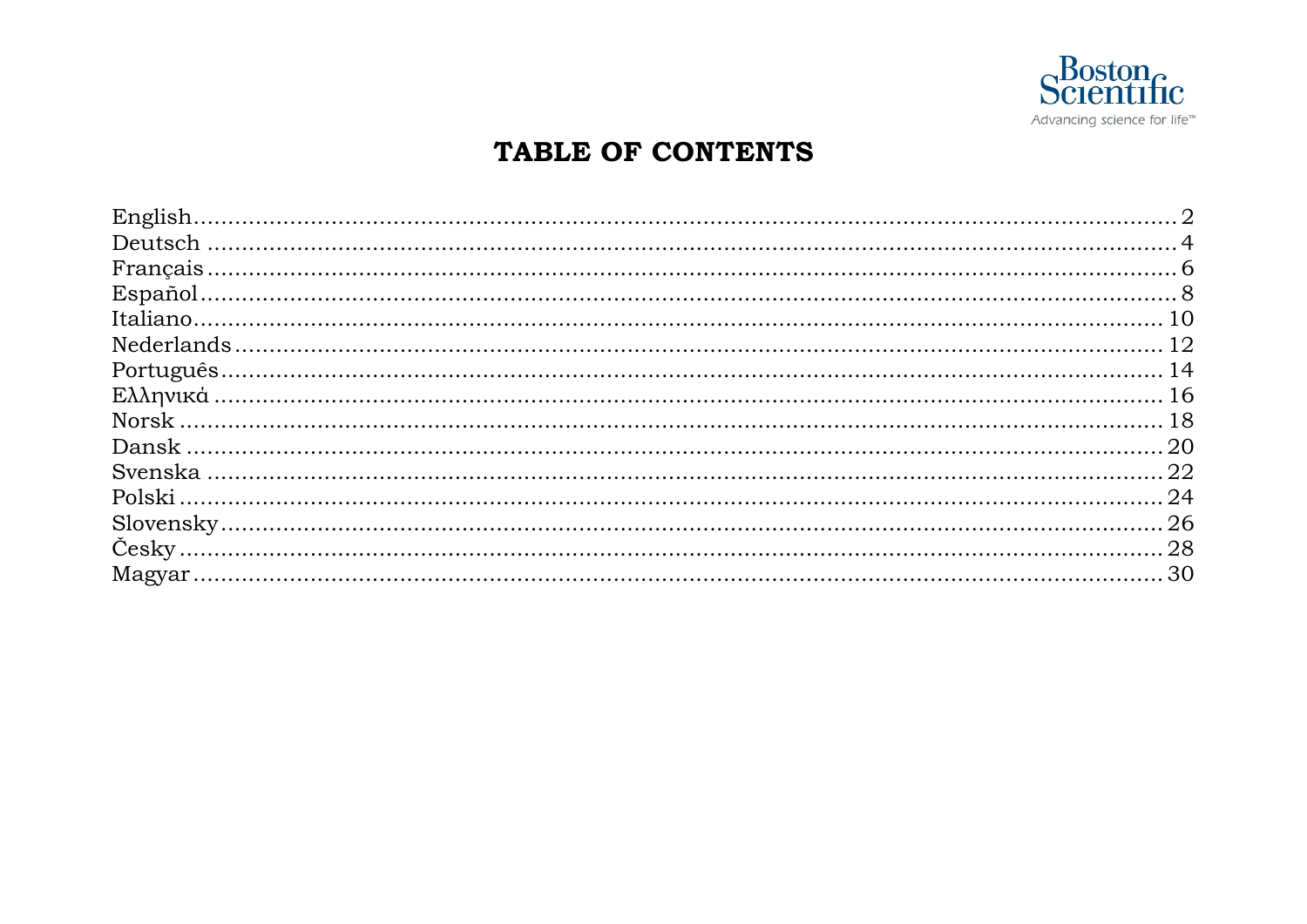

### **DECLARATION OF CONFORMITY** Directive 2014/53/EU

Manufacturer: Boston Scientific Corporation

Address: 4100 Hamline Avenue North, St. Paul, Minnesota 55112-5798, USA We declare on our sole responsibility that the following radio equipment model(s) and accessories are in conformity with the relevant Union harmonisation legislation in Directive 2014/53/EU:

### **LATITUDETM 6296**

The relevant harmonised standards and/or technical specifications which have been applied in relation to this declaration of conformity are:

Concerning Article 3.1(a):

### **EN 60950-1:2006+A11:2009+A1:2010+A2:2013+AC:2011+A12:2011 EN 62311:2008**

Concerning Article 3.1(b):

### **ETSI EN 301 489-1 V2.2.0:2017 ETSI EN 301 489-52 V1.1.0:2016**

Concerning Article 3.2: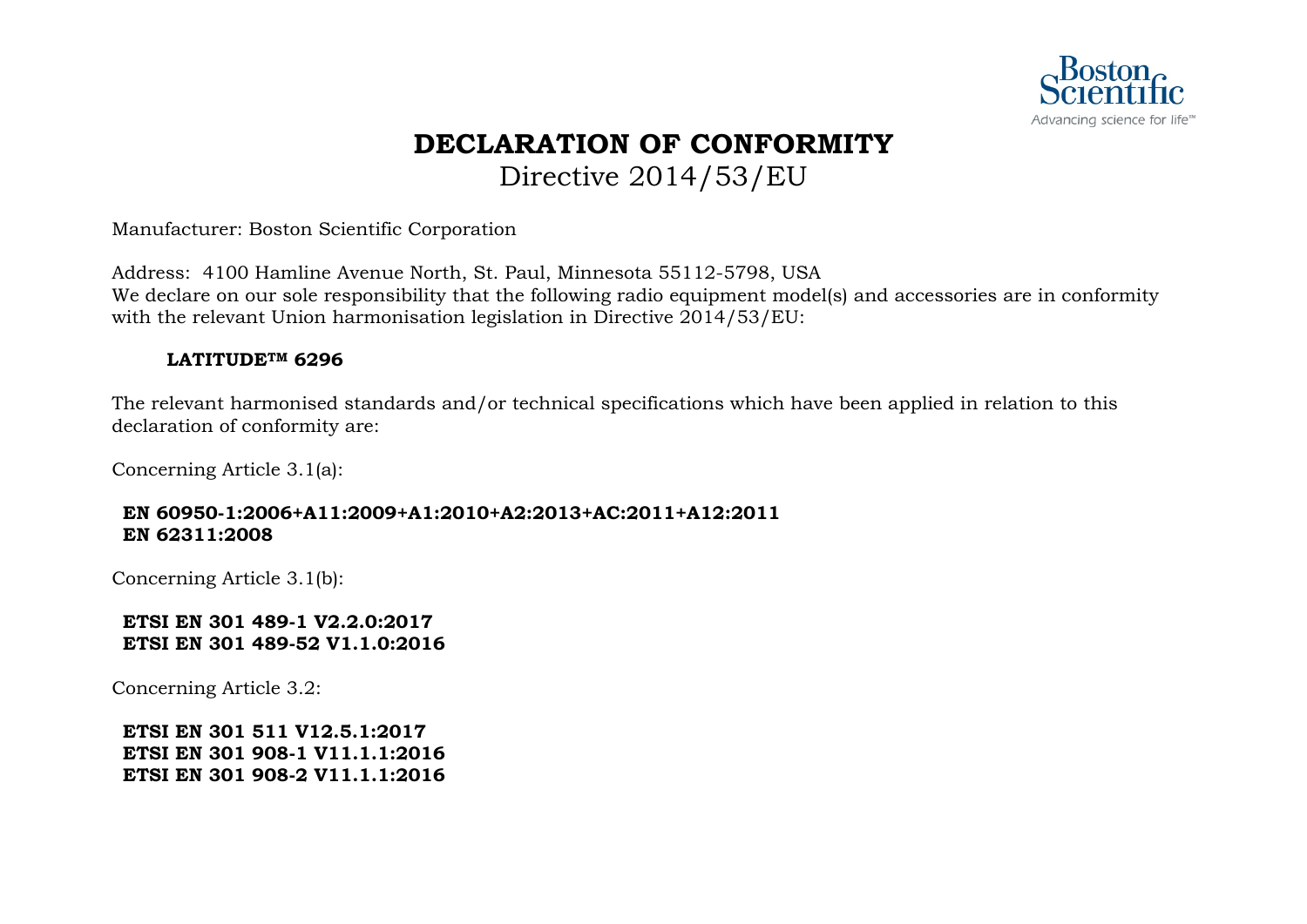

Signed for and on behalf of Boston Scientific at the listed address

Ren Russie Vice President, Quality Assurance

Dan Goldman Vice President, Research and Development

Date of Issue: 24/07/17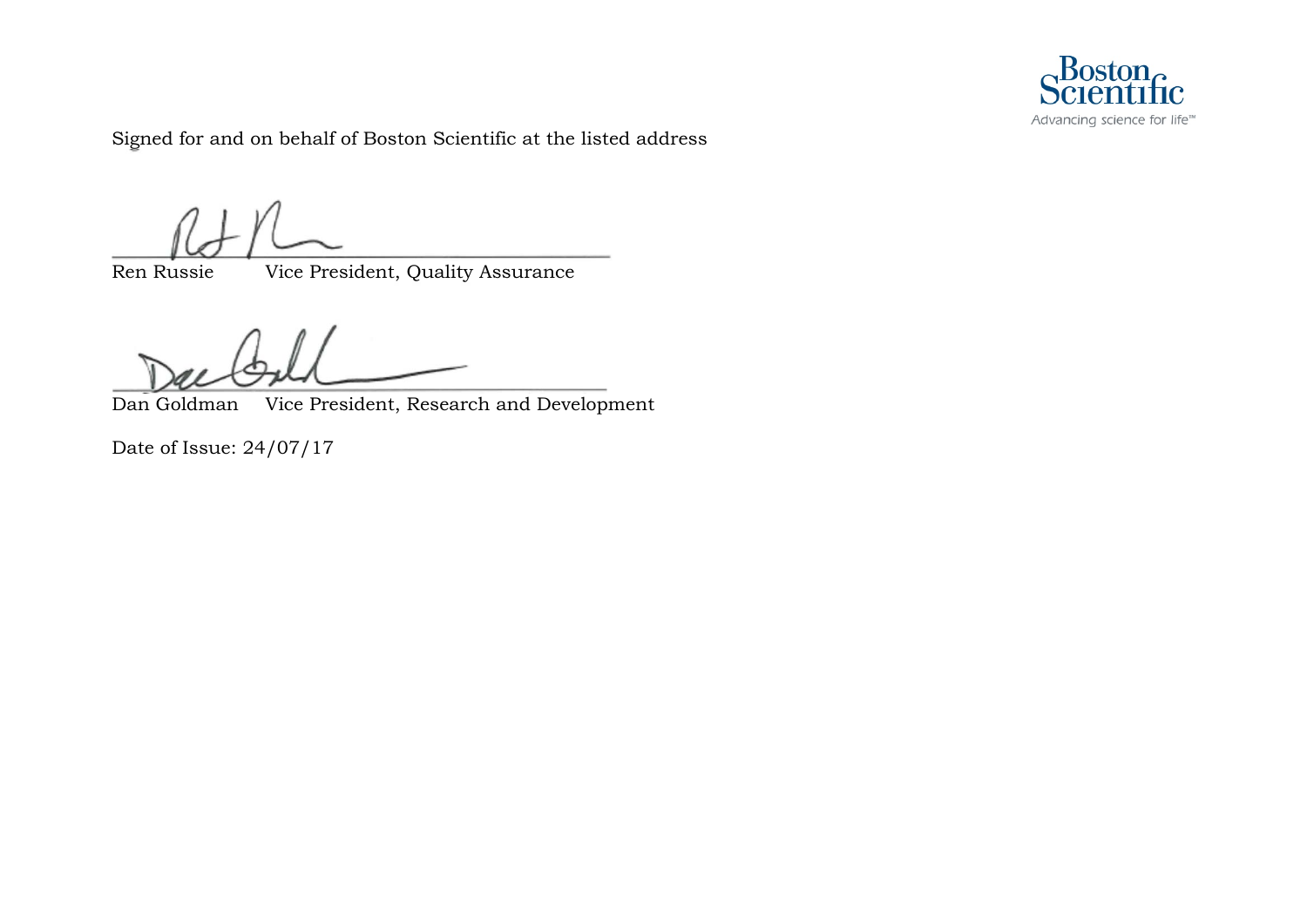

## **KONFORMITÄTSERKLÄRUNG** Richtlinie 2014/53/EU

Hersteller: Boston Scientific Corporation

Adresse: 4100 Hamline Avenue North, St. Paul, Minnesota 55112-5798, USA Hiermit erklären wir in alleiniger Verantwortung, dass die folgenden Funkanlagenmodelle und Zubehöre mit der Richtlinie 2014/53/EU über die Harmonisierung der Rechtsvorschriften der Mitgliedstaaten konform sind:

#### **LATITUDETM 6296**

In Bezug auf diese Konformitätserklärung wurden die folgenden harmonisierten Normen und/oder anderen einschlägigen technischen Spezifikationen angewandt:

Zu Artikel 3.1(a):

### **EN 60950-1:2006+A11:2009+A1:2010+A2:2013+AC:2011+A12:2011 EN 62311:2008**

Zu Artikel 3.1(b):

**ETSI EN 301 489-1 V2.2.0:2017 ETSI EN 301 489-52 V1.1.0:2016** 

Zu Artikel 3.2: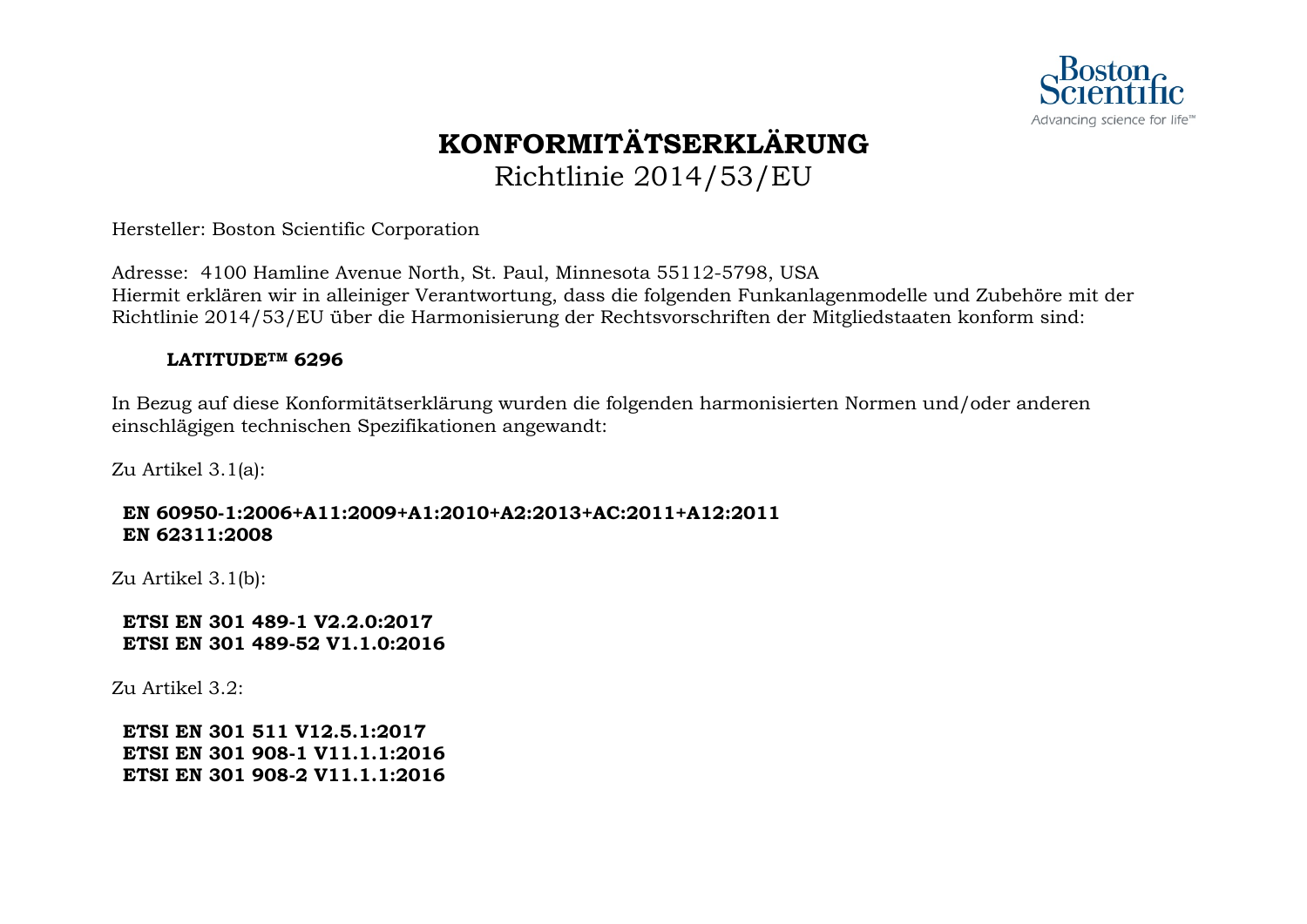

Unterzeichnet für und im Auftrag von Boston Scientific unter der angegebenen Adresse.

Ren Russie Vizepräsident, Qualitätssicherung

Dan Goldman Vizepräsident, Forschung und Entwicklung

Ausgabedatum: 24/07/17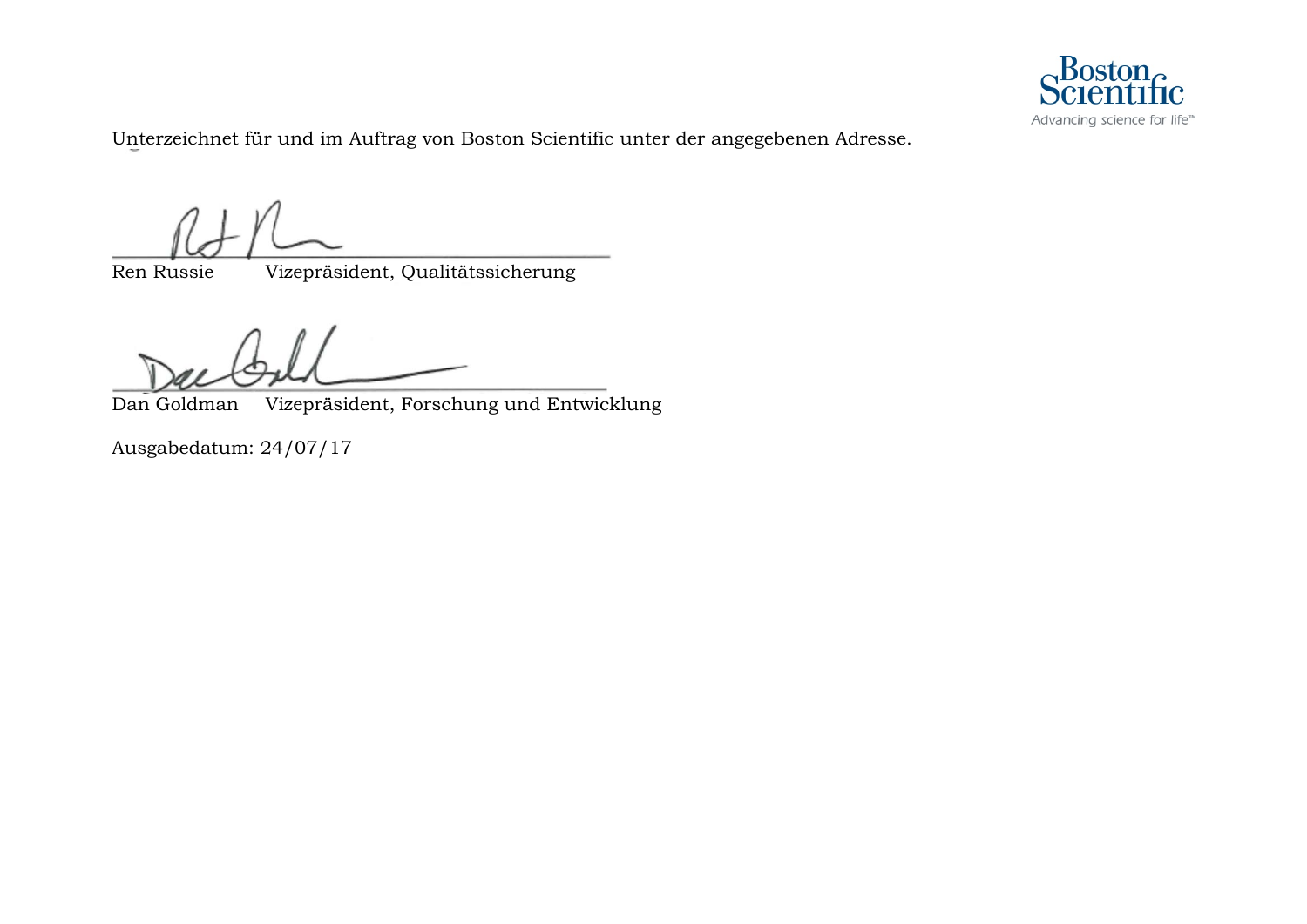

## **DÉCLARATION DE CONFORMITÉ** Directive 2014/53/EU

Fabricant : Boston Scientific Corporation

Adresse : 4100 Hamline Avenue North, St. Paul, Minnesota 55112-5798, USA Il est de notre seule responsabilité de certifier que le(s) modèle(s) et accessoires suivants d'équipements hertziens sont conformes à la législation d'harmonisation pertinente de l'Union comme décrite dans la directive 2014/53/EU :

### **LATITUDETM 6296**

Les normes harmonisées et/ou les spécifications techniques pertinentes qui ont été appliquées en relation avec cette déclaration de conformité sont :

En ce qui concerne l'article 3.1(a) :

### **EN 60950-1:2006+A11:2009+A1:2010+A2:2013+AC:2011+A12:2011 EN 62311:2008**

En ce qui concerne l'article 3.1(b) :

### **ETSI EN 301 489-1 V2.2.0:2017 ETSI EN 301 489-52 V1.1.0:2016**

En ce qui concerne l'article 3.2 :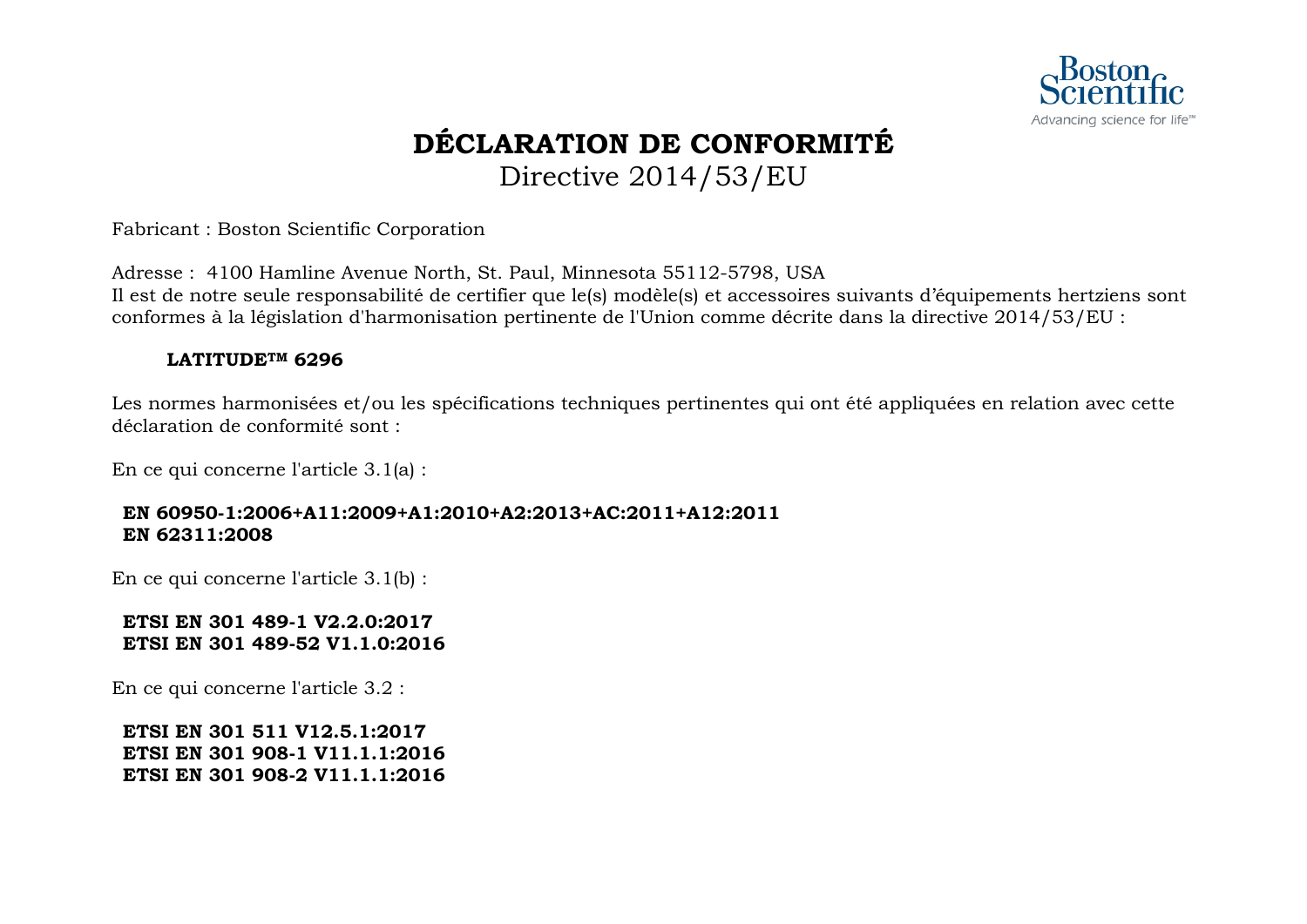

Signé pour et au nom de Boston Scientific à l'adresse indiquée

Ren Russie Vice-président du service d'assurance qualité

Dan Goldman Vice président de Recherche et développement

Date d'établissement: 24/07/17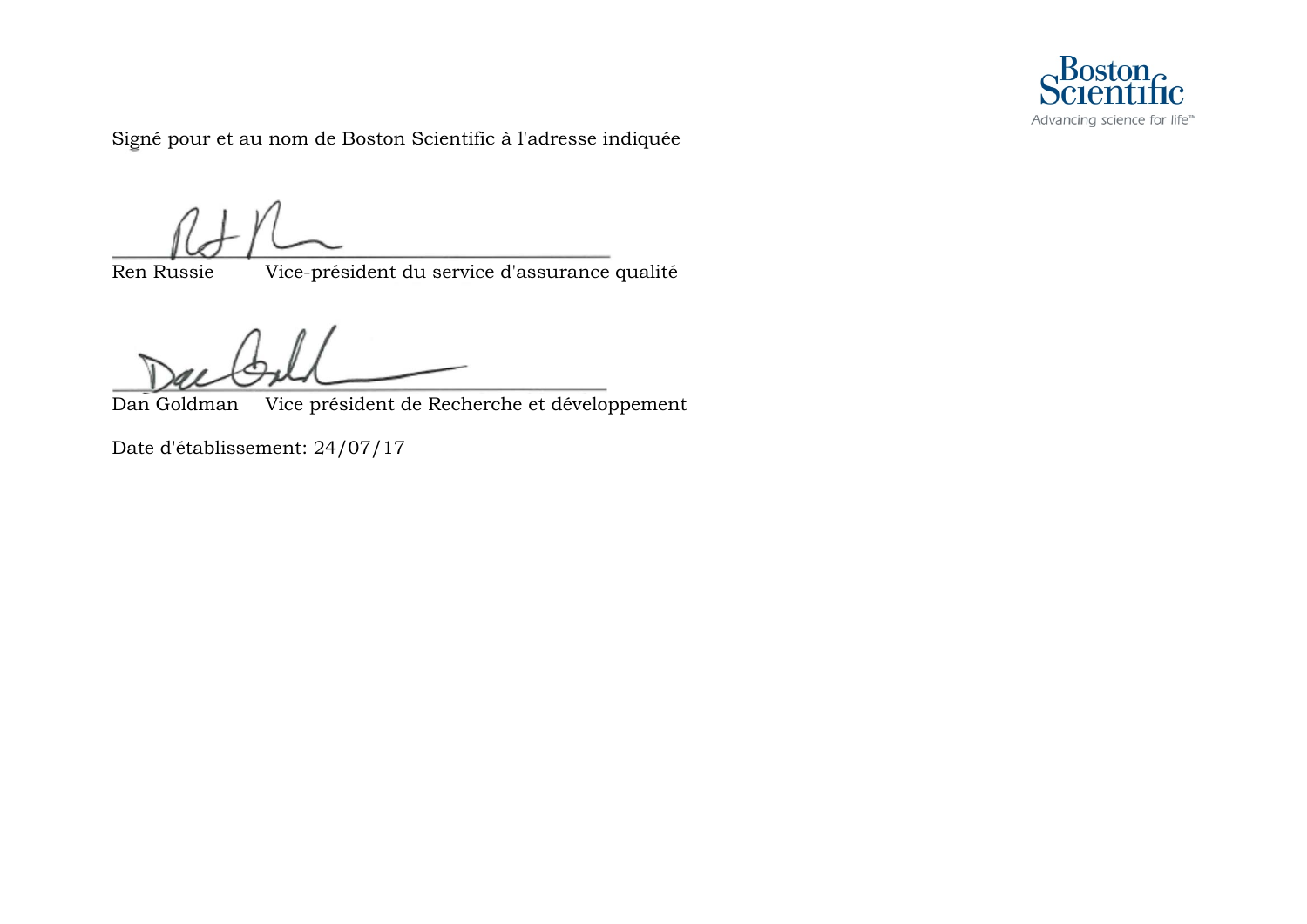

## **DECLARACIÓN DE CONFORMIDAD** Directiva 2014/53/UE

Fabricante: Boston Scientific Corporation

Dirección: 4100 Hamline Avenue North, St. Paul, Minnesota 55112-5798, EE. UU. Declaramos, bajo nuestra responsabilidad exclusivamente, que los siguientes modelos de equipos radioeléctricos y accesorios están en conformidad con la legislación pertinente de armonización de la Unión Europea en la Directiva 2014/53/UE:

### **LATITUDETM 6296**

Las normas armonizadas pertinentes o especificaciones técnicas que se han aplicado en relación con la declaración de conformidad son las siguientes:

En referencia al artículo 3.1(a):

### **EN 60950-1:2006+A11:2009+A1:2010+A2:2013+AC:2011+A12:2011 EN 62311:2008**

En referencia al artículo 3.1(b):

### **ETSI EN 301 489-1 V2.2.0:2017 ETSI EN 301 489-52 V1.1.0:2016**

En referencia al artículo 3.2: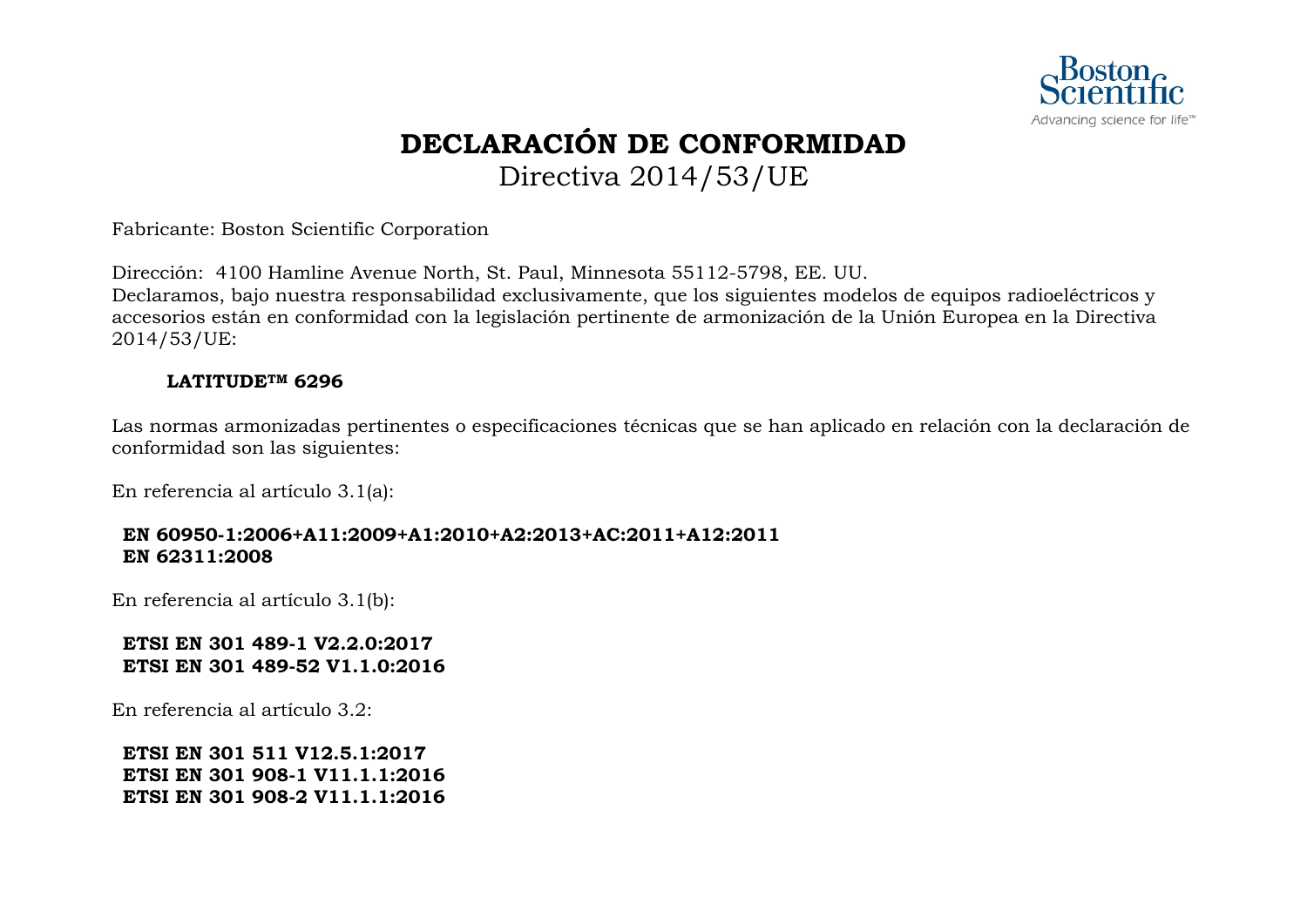

Firmado por y en nombre de Boston Scientific en la dirección mencionada

Ren Russie Vicepresidente del departamento de Garantía de la Calidad

Dan Goldman Vicepresidente del departamento de Investigación y Desarrollo

Fecha de publicación: 24/07/17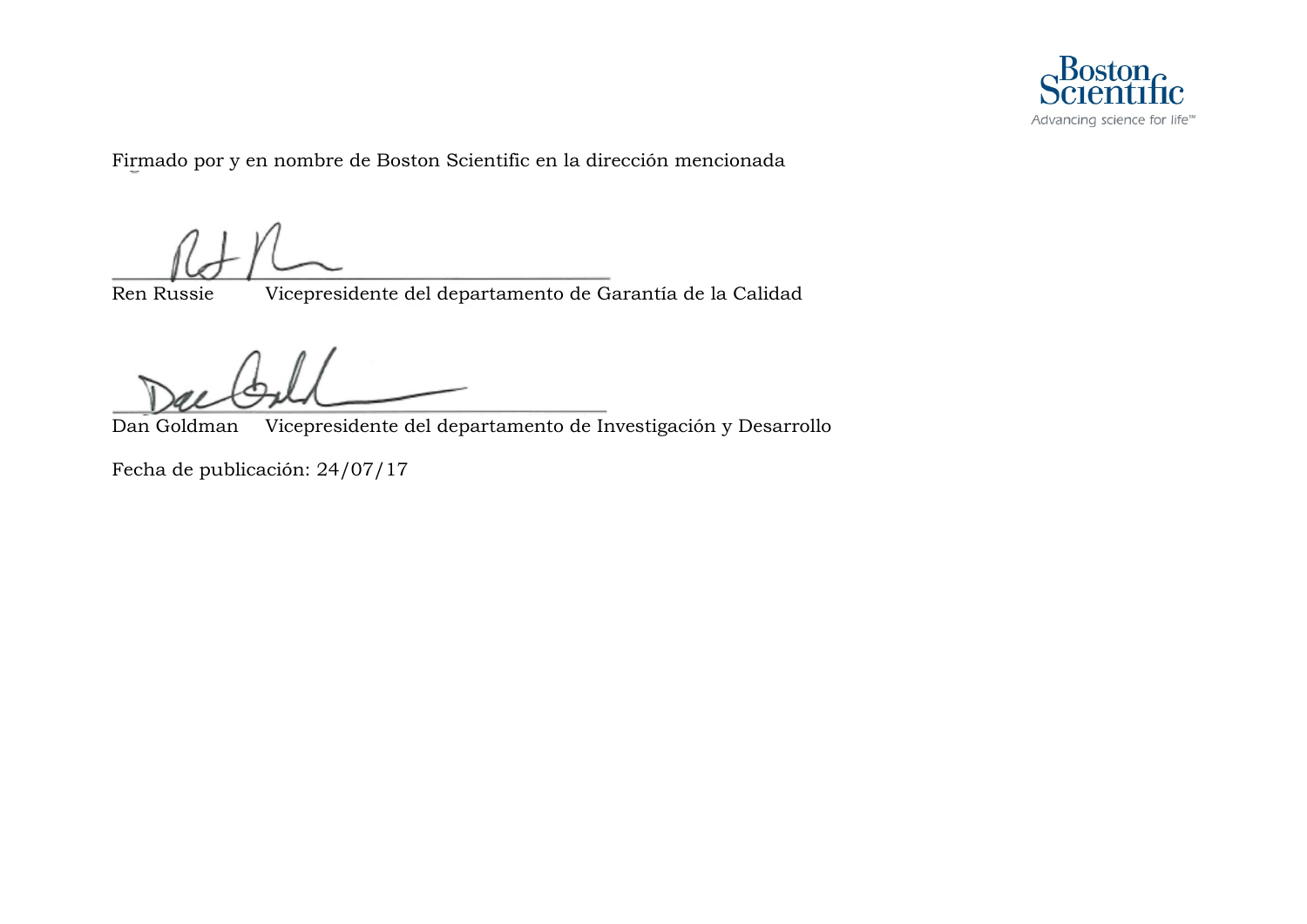

### **DICHIARAZIONE DI CONFORMITÀ** Direttiva 2014/53/UE

Fabbricante: Boston Scientific Corporation

Indirizzo: 4100 Hamline Avenue North, St. Paul, Minnesota 55112-5798, USA Dichiariamo sotto la nostra esclusiva responsabilità che i seguenti modelli di apparecchiature e accessori radio sono conformi alla legislazione di armonizzazione dell'Unione pertinente della direttiva 2014/53/UE:

### **LATITUDETM 6296**

Le norme armonizzate e/o le specifiche tecniche pertinenti che sono state applicate ai sensi della presente dichiarazione di conformità sono le seguenti:

In riferimento all'articolo 3.1(a):

### **EN 60950-1:2006+A11:2009+A1:2010+A2:2013+AC:2011+A12:2011 EN 62311:2008**

In riferimento all'articolo 3.1(b):

### **ETSI EN 301 489-1 V2.2.0:2017 ETSI EN 301 489-52 V1.1.0:2016**

In riferimento all'articolo 3.2: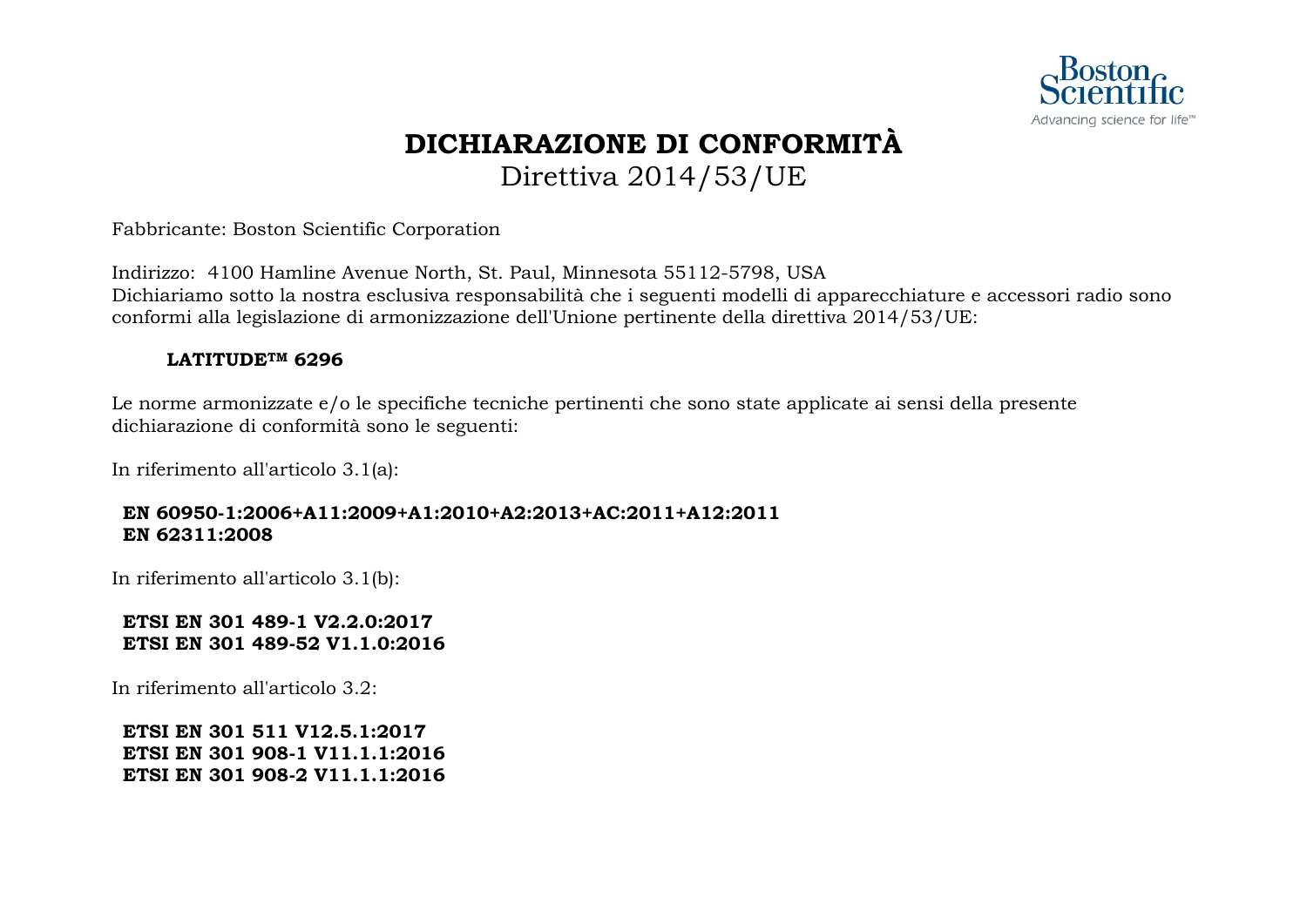

Firmato a nome per conto di Boston Scientific all'indirizzo indicato

Ren Russie Vicepresidente, Controllo qualità

Dan Goldman Vicepresidente, Ricerca e sviluppo

Data di rilascio: 24/07/17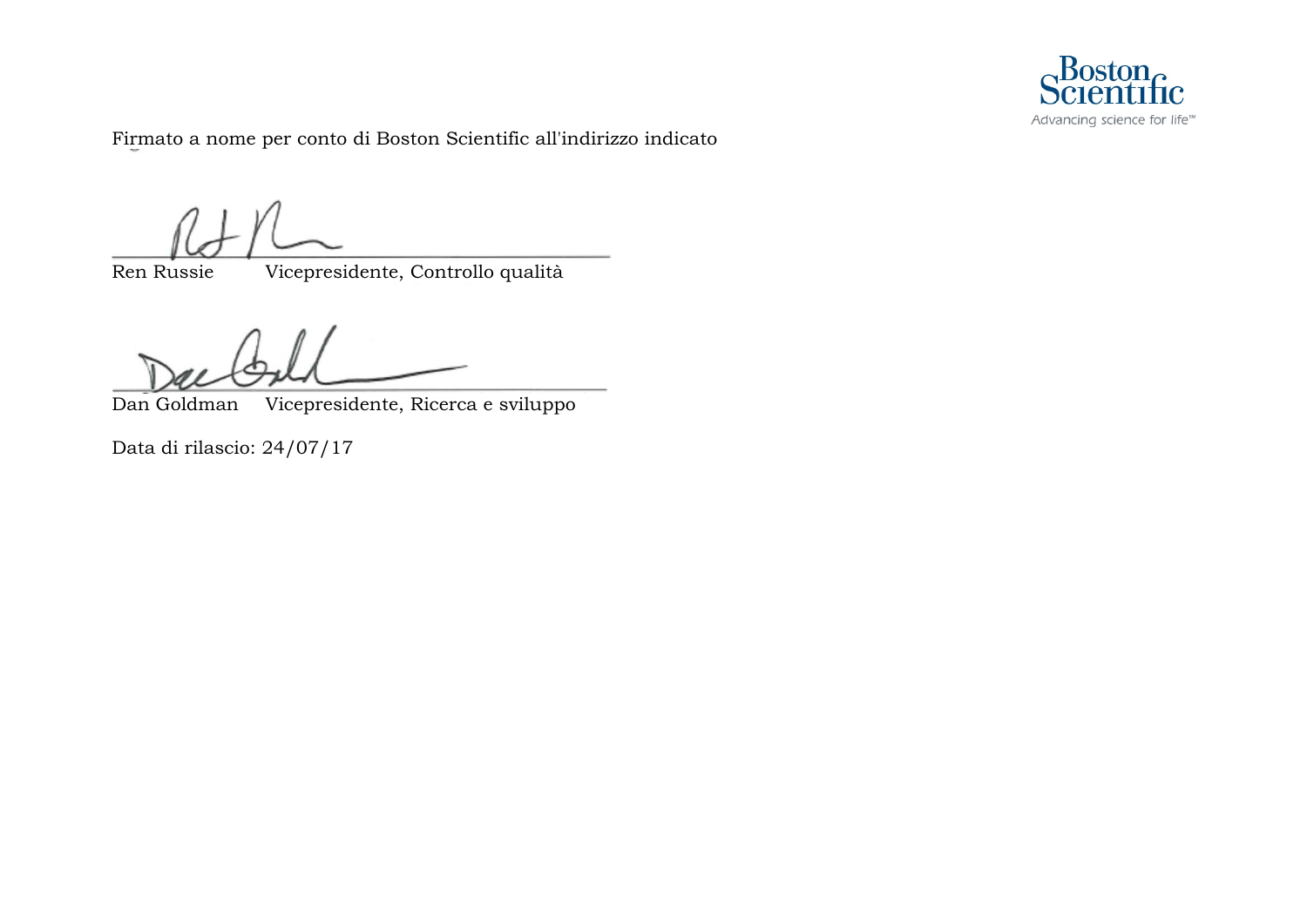

### **CE-CONFORMITEITSVERKLARING** Richtlijn 2014/53/EG

Fabrikant: Boston Scientific Corporation

Adres: 4100 Hamline Avenue North, St. Paul, Minnesota 55112-5798, VS Wij verklaren op onze eigen verantwoording dat de volgende modellen en accessoires van radioapparatuur in overeenstemming zijn met de relevante harmonisatiewetgeving van de Gemeenschap in Richtlijn 2014/53/EG:

### **LATITUDETM 6296**

De relevante geharmoniseerde normen en/of technische specificaties die zijn toegepast in verband met deze conformiteitsverklaring zijn:

Betreffende Artikel 3.1(a):

### **EN 60950-1:2006+A11:2009+A1:2010+A2:2013+AC:2011+A12:2011 EN 62311:2008**

Betreffende Artikel 3.1(b):

### **ETSI EN 301 489-1 V2.2.0:2017 ETSI EN 301 489-52 V1.1.0:2016**

Betreffende Artikel 3.2: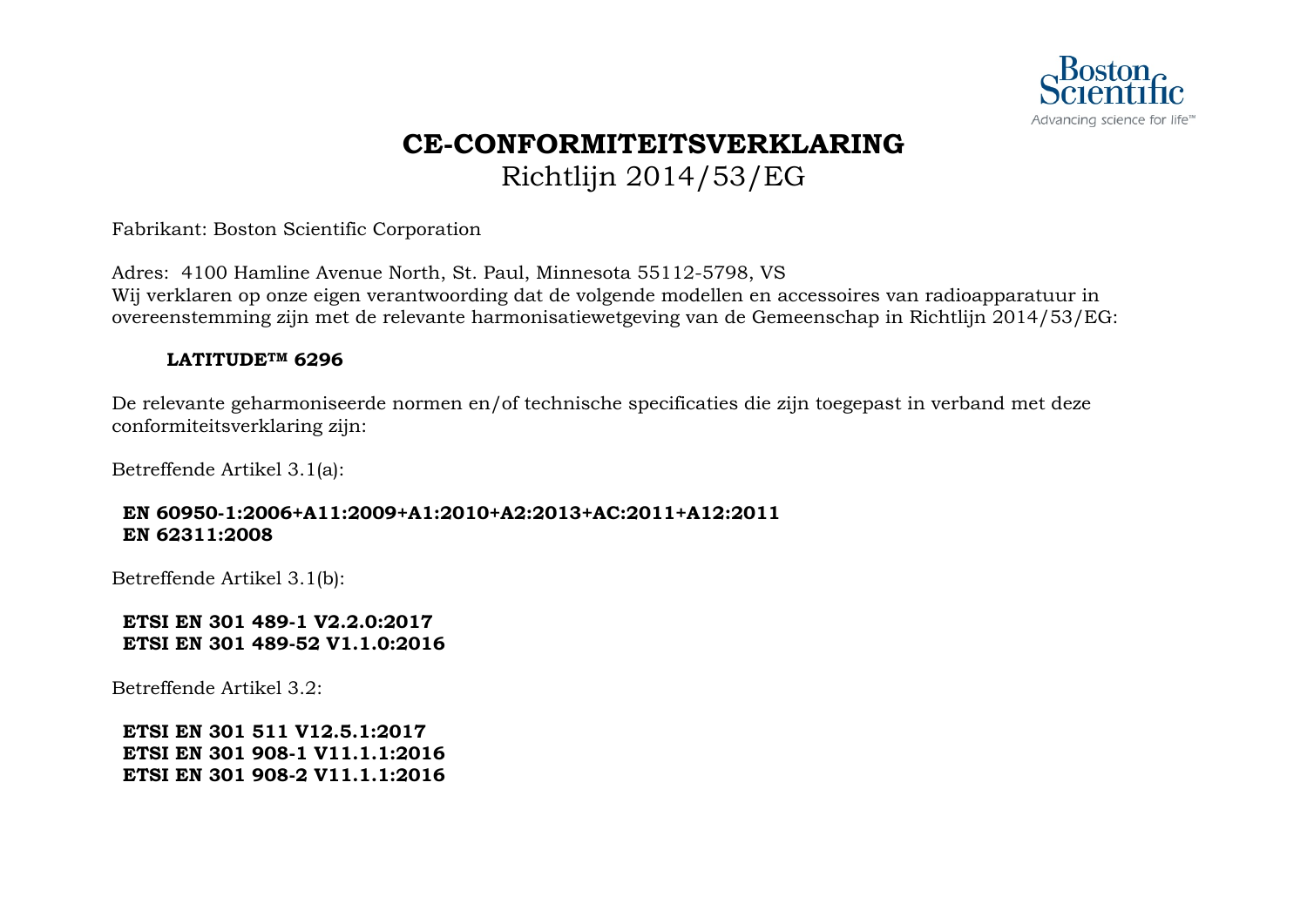

Ondertekend voor en namens Boston Scientific op het vermelde adres.

Ren Russie Vicepresident, kwaliteitsborging

Dan Goldman Vicepresident, research en ontwikkeling

Uitgiftedatum: 24/07/17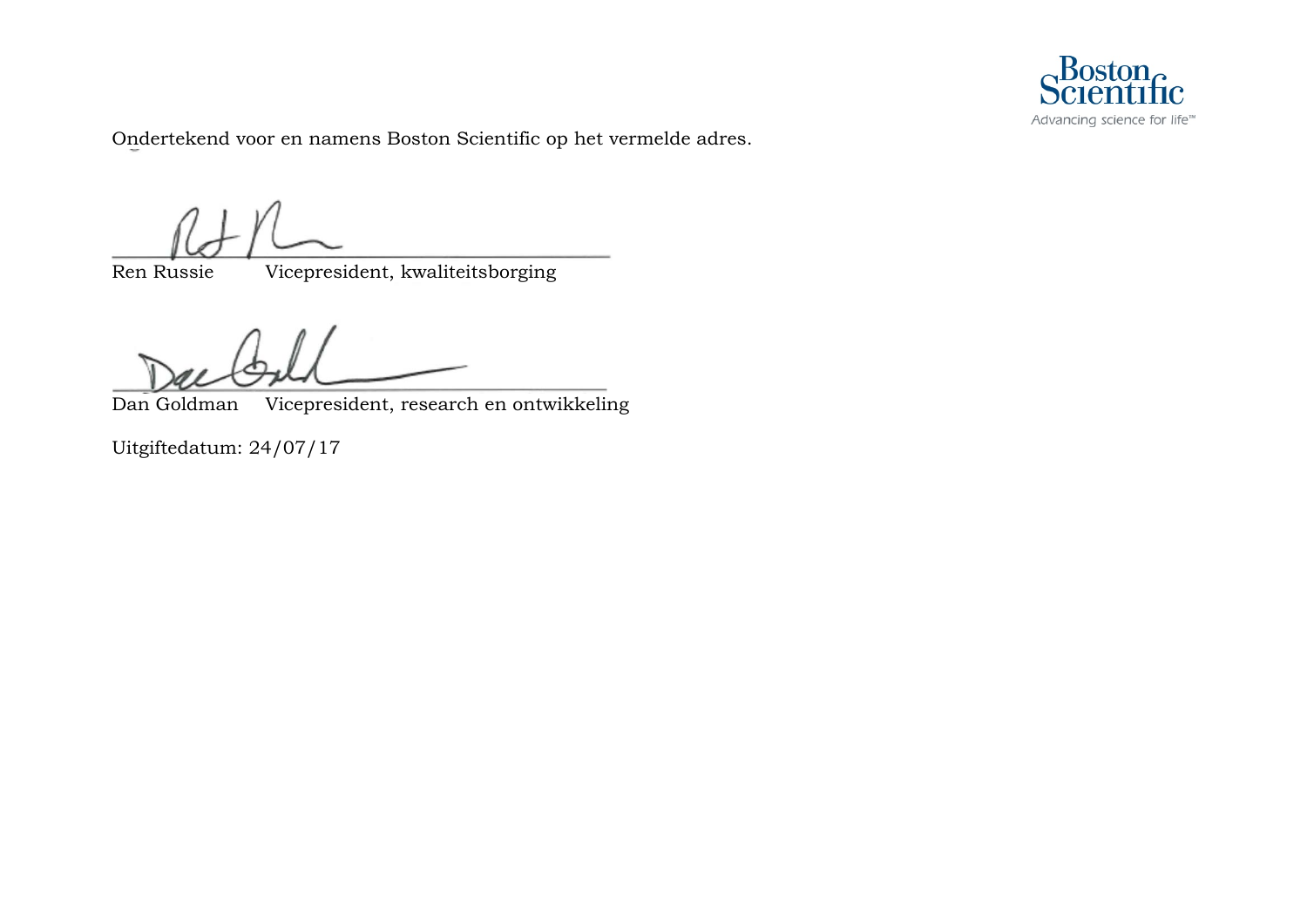

### **DECLARAÇÃO DE CONFORMIDADE** Diretiva 2014/53/UE

Fabricante: Boston Scientific Corporation

Endereço: 4100 Hamline Avenue North, St. Paul, Minnesota 55112-5798, USA Declaramos sob nossa única responsabilidade que os seguintes modelos de equipamentos de rádio e acessórios estão em conformidade com a legislação de harmonização relevante da União Europeia na Diretiva 2014/53/UE:

#### **LATITUDETM 6296**

As normas harmonizadas relevantes e/ou as especificações técnicas que foram aplicadas relativamente a esta declaração de conformidade são:

Relativamente ao Artigo n.º 3.1(a):

### **EN 60950-1:2006+A11:2009+A1:2010+A2:2013+AC:2011+A12:2011 EN 62311:2008**

Relativamente ao Artigo n.º 3.1(b):

### **ETSI EN 301 489-1 V2.2.0:2017 ETSI EN 301 489-52 V1.1.0:2016**

Relativamente ao Artigo n.º 3.2: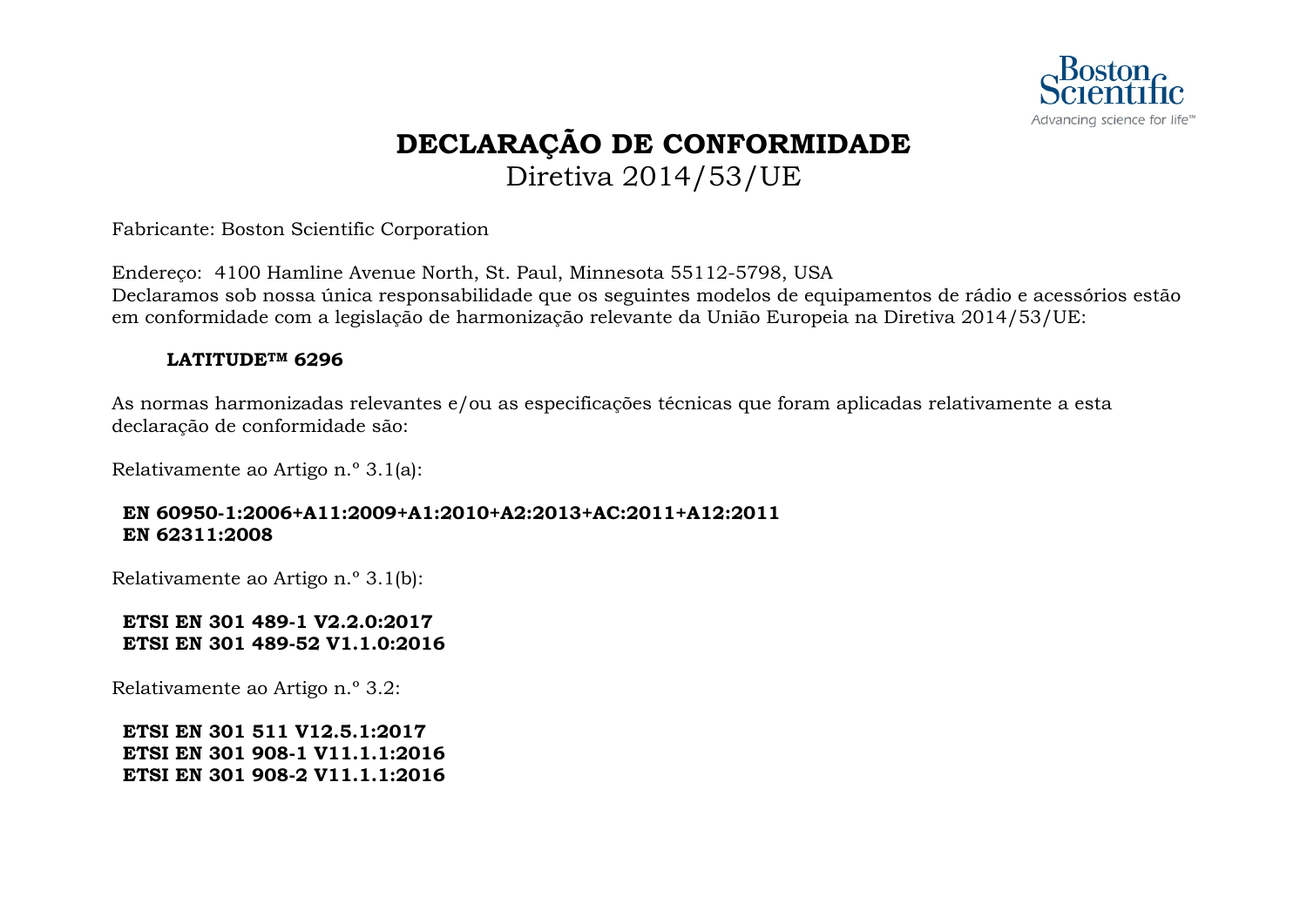

Assinado por e em nome da Boston Scientific, no endereço indicado

Ren Russie Vice-presidente, Garantia de Qualidade

Dan Goldman Vice-presidente, Investigação e Desenvolvimento

Data de Emissão: 24/07/17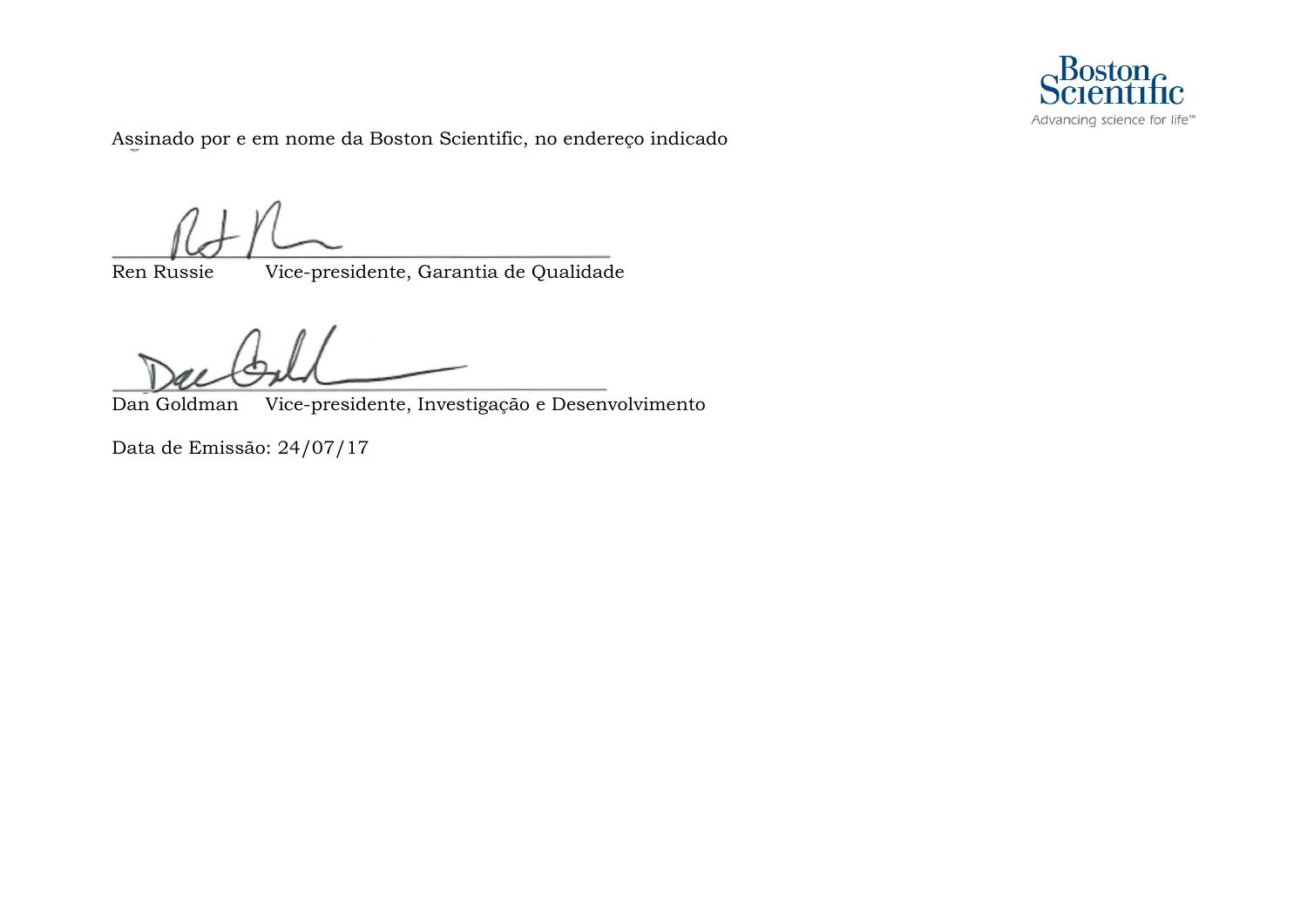

# **ΔΗΛΩΣΗ ΣΥΜΜΟΡΦΩΣΗΣ**

Οδηγία 2014/53/EΕ

Κατασκευαστής: Boston Scientific Corporation

Διεύθυνση: 4100 Hamline Avenue North, St. Paul, Minnesota 55112-5798, ΗΠΑ Δηλώνουμε με αποκλειστική μας ευθύνη ότι το/τα παρακάτω μοντέλο(α) και παρελκόμενα ραδιοεξοπλισμού είναι σε συμμόρφωση με τη σχετική ενωσιακή νομοθεσία εναρμόνισης που ορίζεται στην Οδηγία 2014/53/EΕ:

### **LATITUDETM 6296**

Τα σχετικά εναρμονισμένα πρότυπα ή/και οι τεχνικές προδιαγραφές που έχουν εφαρμοστεί σε σχέση με την παρούσα δήλωση συμμόρφωσης είναι:

Σχετικό Άρθρο 3.1(α):

### **EN 60950-1:2006+A11:2009+A1:2010+A2:2013+AC:2011+A12:2011 EN 62311:2008**

Σχετικό Άρθρο 3.1(β):

### **ETSI EN 301 489-1 V2.2.0:2017 ETSI EN 301 489-52 V1.1.0:2016**

Σχετικό Άρθρο 3.2: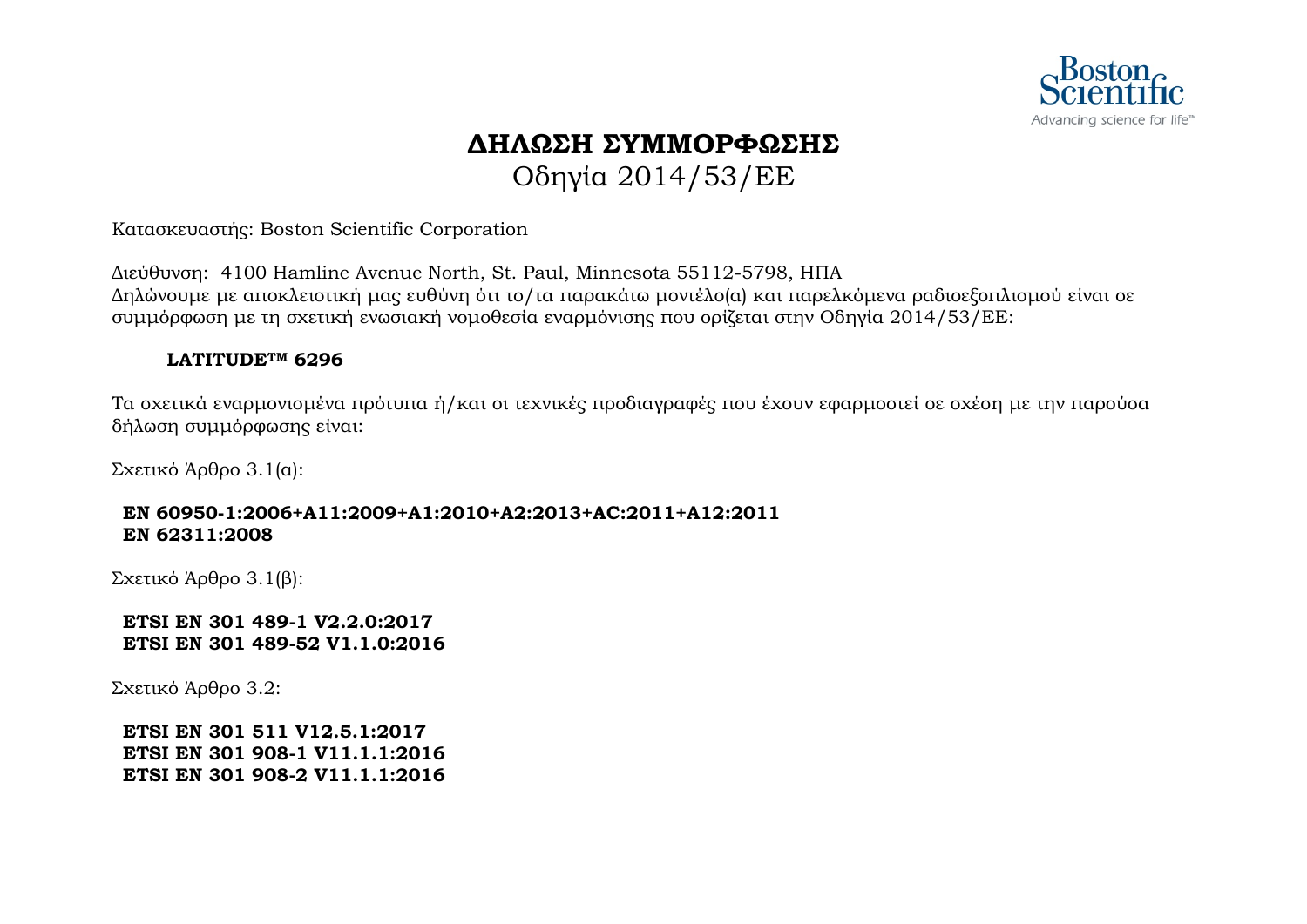

Υπεγράφη από και για λογαριασμό της Boston Scientific στην αναγραφόμενη διεύθυνση

Ren Russie Αντιπρόεδρος, Διασφάλιση Ποιότητας

Dan Goldman Αντιπρόεδρος, Έρευνα και Ανάπτυξη

Ημερομηνία Έκδοσης: 24/07/17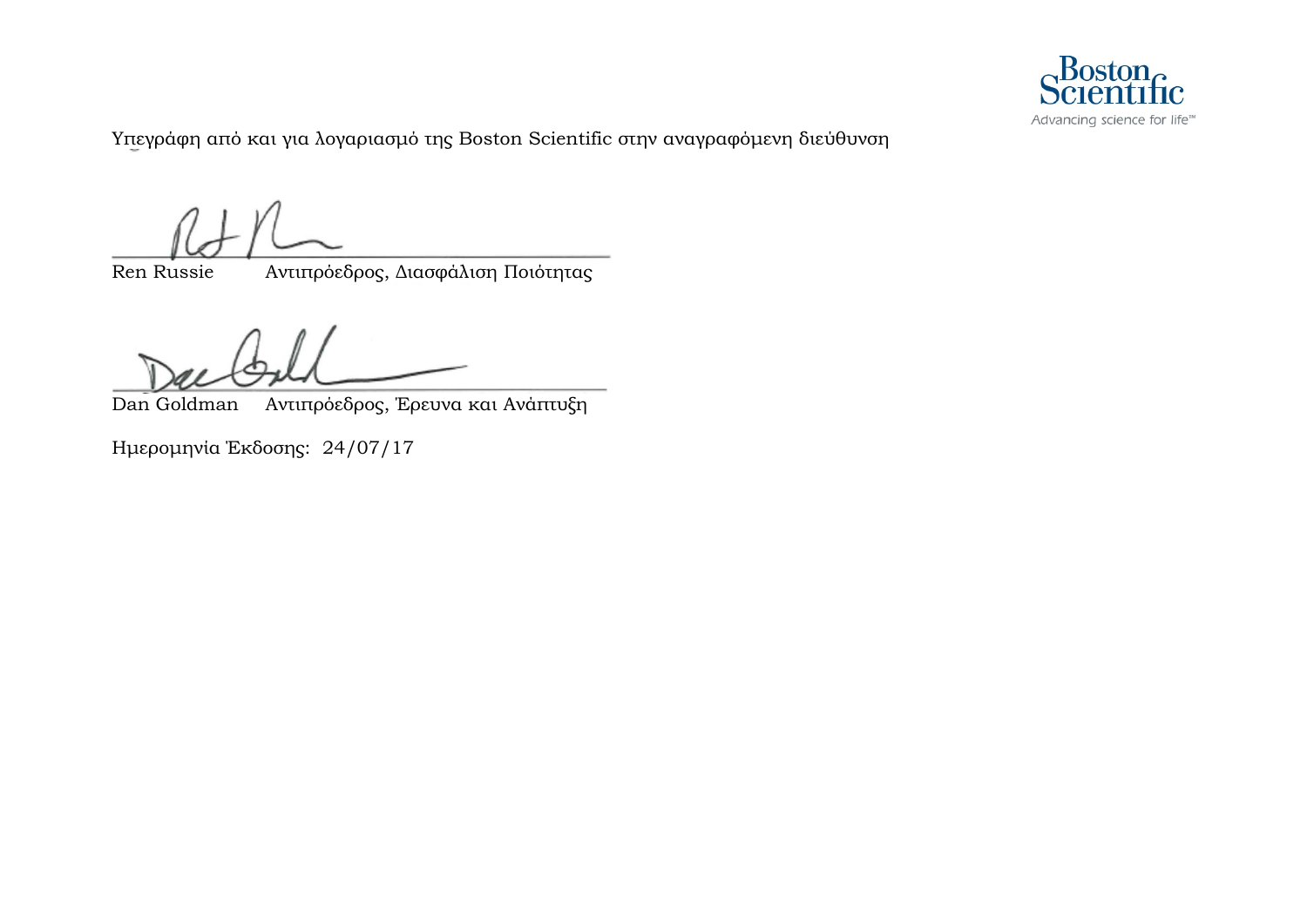

## **SAMSVARSERKLÆRING**

Direktiv 2014/53/EU

Produsent: Boston Scientific Corporation

Adresse: 4100 Hamline Avenue North, St. Paul, Minnesota 55112-5798, USA Vi erklærer herved på eget ansvar at følgende radioutstyrsmodell(er) og tilbehør er i samsvar med den relevante harmoniseringslovgivningen i direktiv 2014/53/EU:

### **LATITUDETM 6296**

De relevante harmoniserte standardene og/eller tekniske spesifikasjonene som er brukt i forbindelse med denne samsvarserklæringen, er:

Angående artikkel 3.1(a):

### **EN 60950-1:2006+A11:2009+A1:2010+A2:2013+AC:2011+A12:2011 EN 62311:2008**

Angående artikkel 3.1(b):

### **ETSI EN 301 489-1 V2.2.0:2017 ETSI EN 301 489-52 V1.1.0:2016**

Angående artikkel 3.2: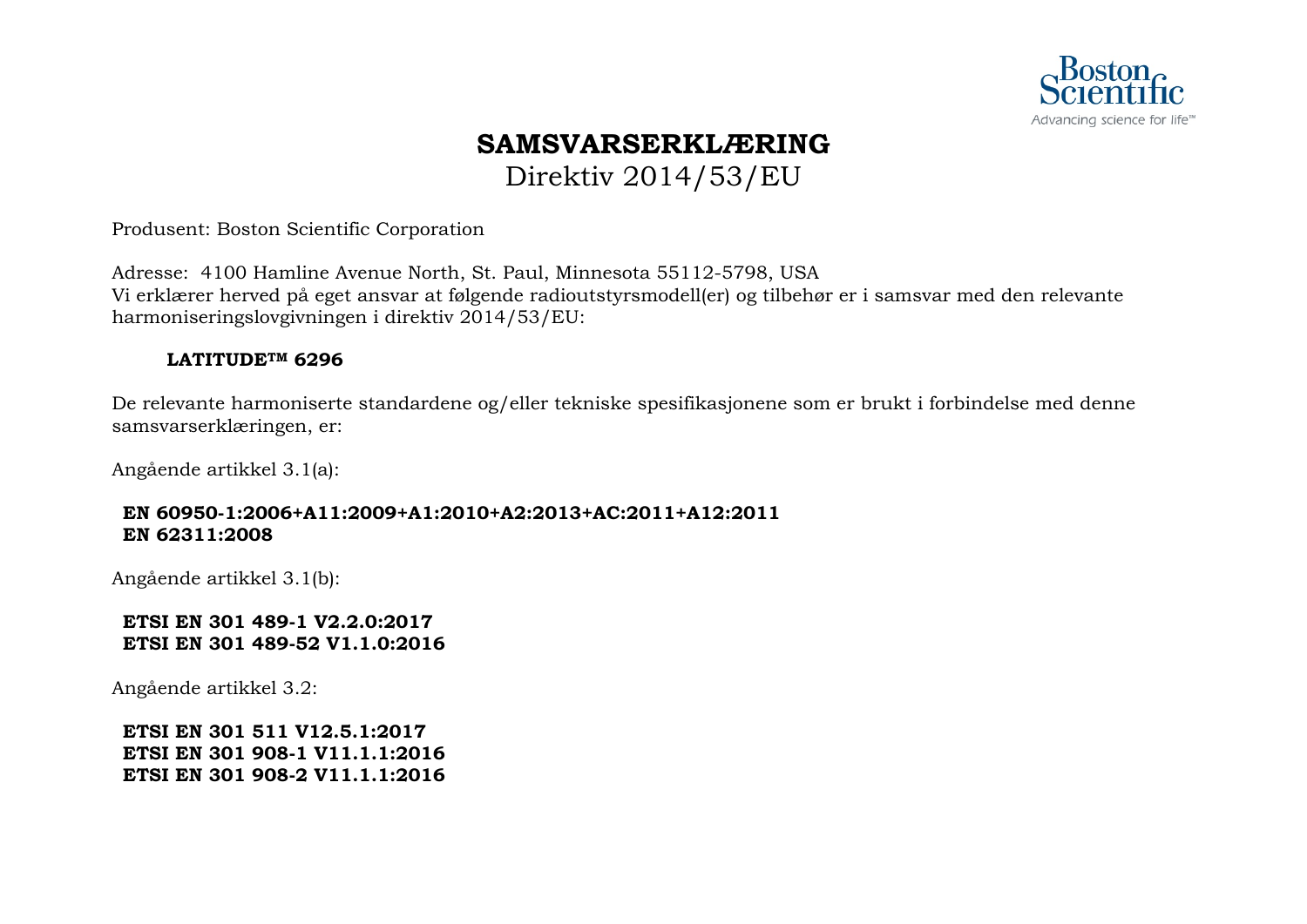

Undertegnet for og på vegne av Boston Scientific på angitt adresse

Ren Russie Visepresident, kvalitetssikring

Dan Goldman Visepresident, forskning og utvikling

Utstedelsesdato: 24/07/17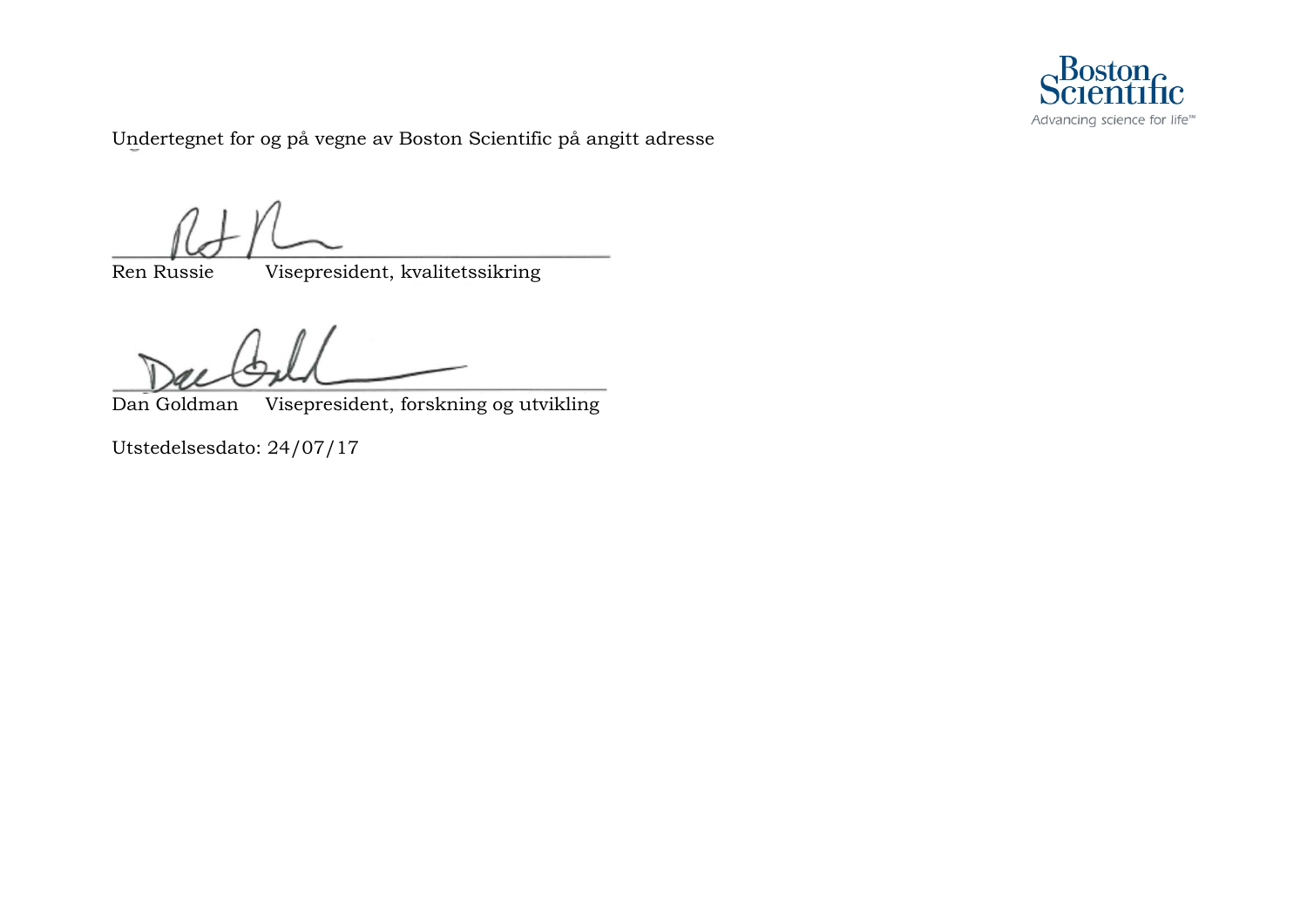

### **OVERENSSTEMMELSESERKLÆRING** Direktiv 2014/53/EU

Producent: Boston Scientific Corporation

Adresse: 4100 Hamline Avenue North, St. Paul, Minnesota 55112-5798, USA Vi erklærer hermed som eneansvarlige, at følgende radioudstyrsmodel(ler) og udstyr er i overensstemmelse med de relevante unionsharmoniseringsbestemmelser i direktiv 2014/53/EU:

### **LATITUDETM 6296**

De relevante harmoniserede standarder og/eller tekniske specifikationer, der er anvendt i relation til denne overensstemmelseserklæring, er:

Hvad angår artikel 3.1(a):

### **EN 60950-1:2006+A11:2009+A1:2010+A2:2013+AC:2011+A12:2011 EN 62311:2008**

Hvad angår artikel 3.1(b):

### **ETSI EN 301 489-1 V2.2.0:2017 ETSI EN 301 489-52 V1.1.0:2016**

Hvad angår artikel 3.2: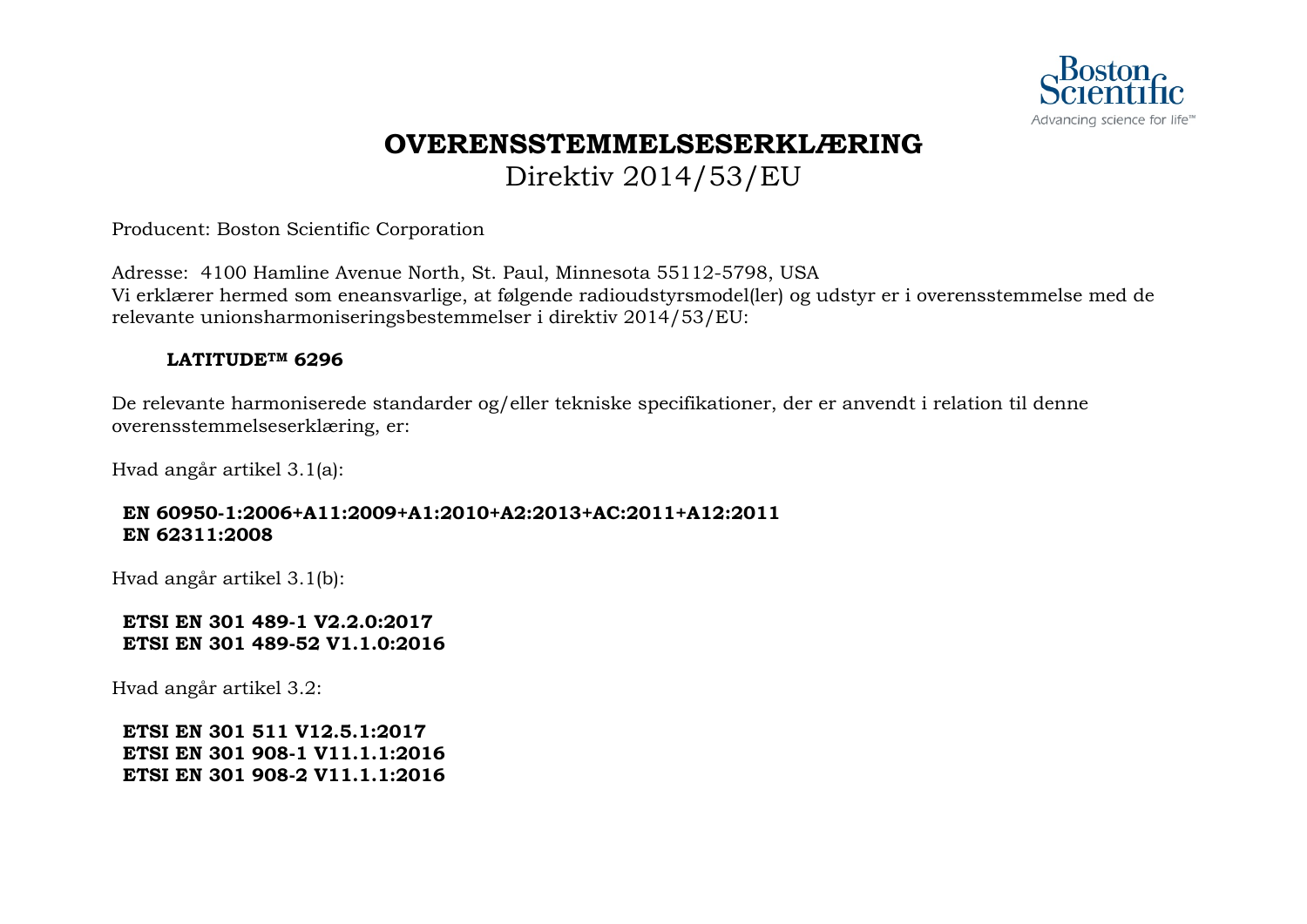

Underskrevet for og på vegne af Boston Scientific på den angivne adresse

Ren Russie Vicedirektør, Kvalitetssikring

Dan Goldman Vicedirektør, Forskning og udvikling

Udstedelsesdato: 24/07/17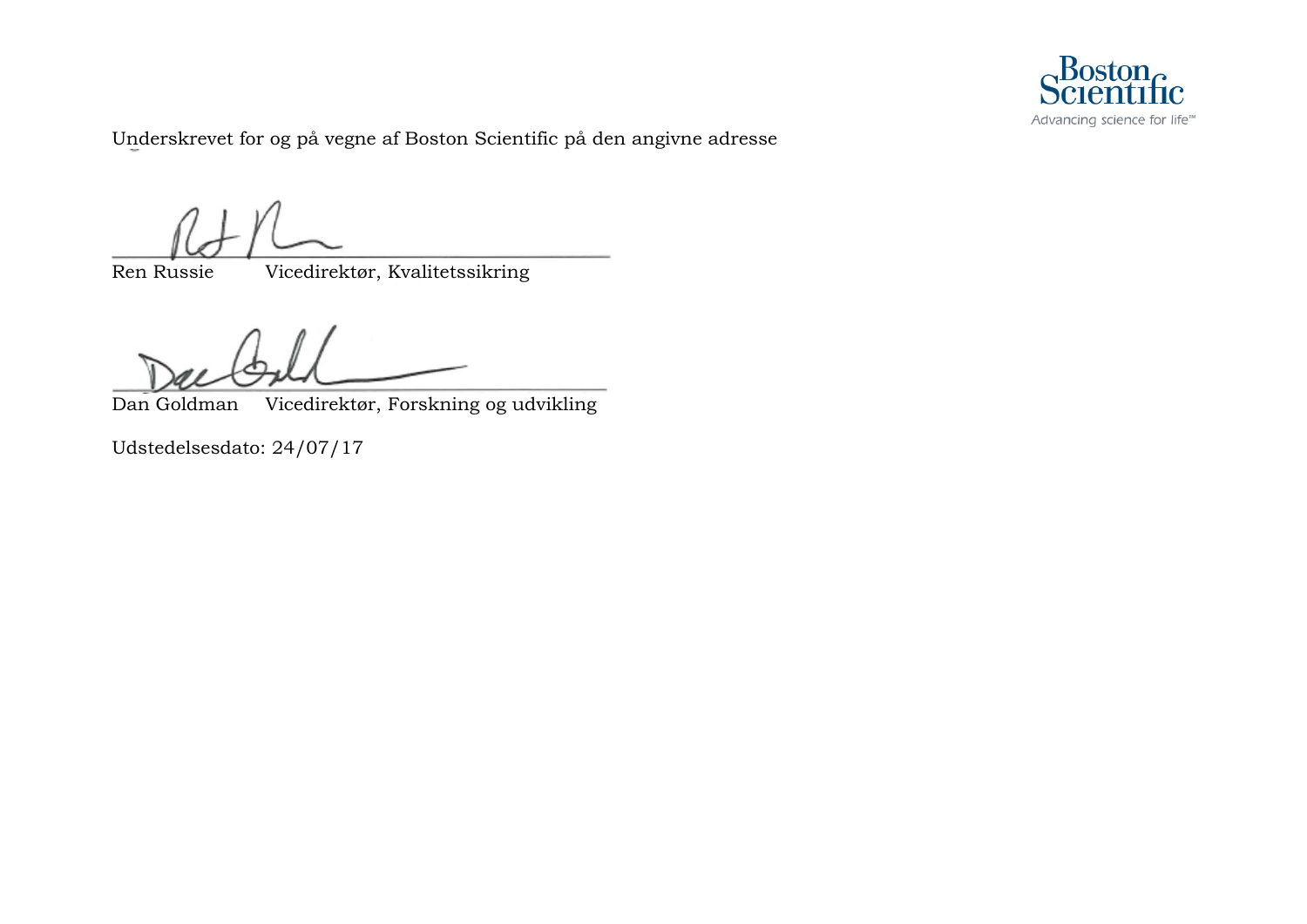

## **FÖRSÄKRAN OM ÖVERENSSTÄMMELSE** Direktiv 2014/53/EU

Tillverkare: Boston Scientific Corporation

Adress: 4100 Hamline Avenue North, St. Paul, Minnesota 55112-5798, USA Vi försäkrar under eget ansvar att följande radioutrustningsmodell(er) och tillbehör överensstämmer med den relevanta unionslagstiftningen om harmonisering i direktiv 2014/53/EU:

### **LATITUDETM 6296**

De relevanta harmoniserade standarderna och/eller tekniska specifikationer som har tillämpats i samband med denna försäkran om överensstämmelse är:

Beträffande artikel 3.1(a):

### **EN 60950-1:2006+A11:2009+A1:2010+A2:2013+AC:2011+A12:2011 EN 62311:2008**

Beträffande artikel 3.1(b):

### **ETSI EN 301 489-1 V2.2.0:2017 ETSI EN 301 489-52 V1.1.0:2016**

Beträffande artikel 3.2: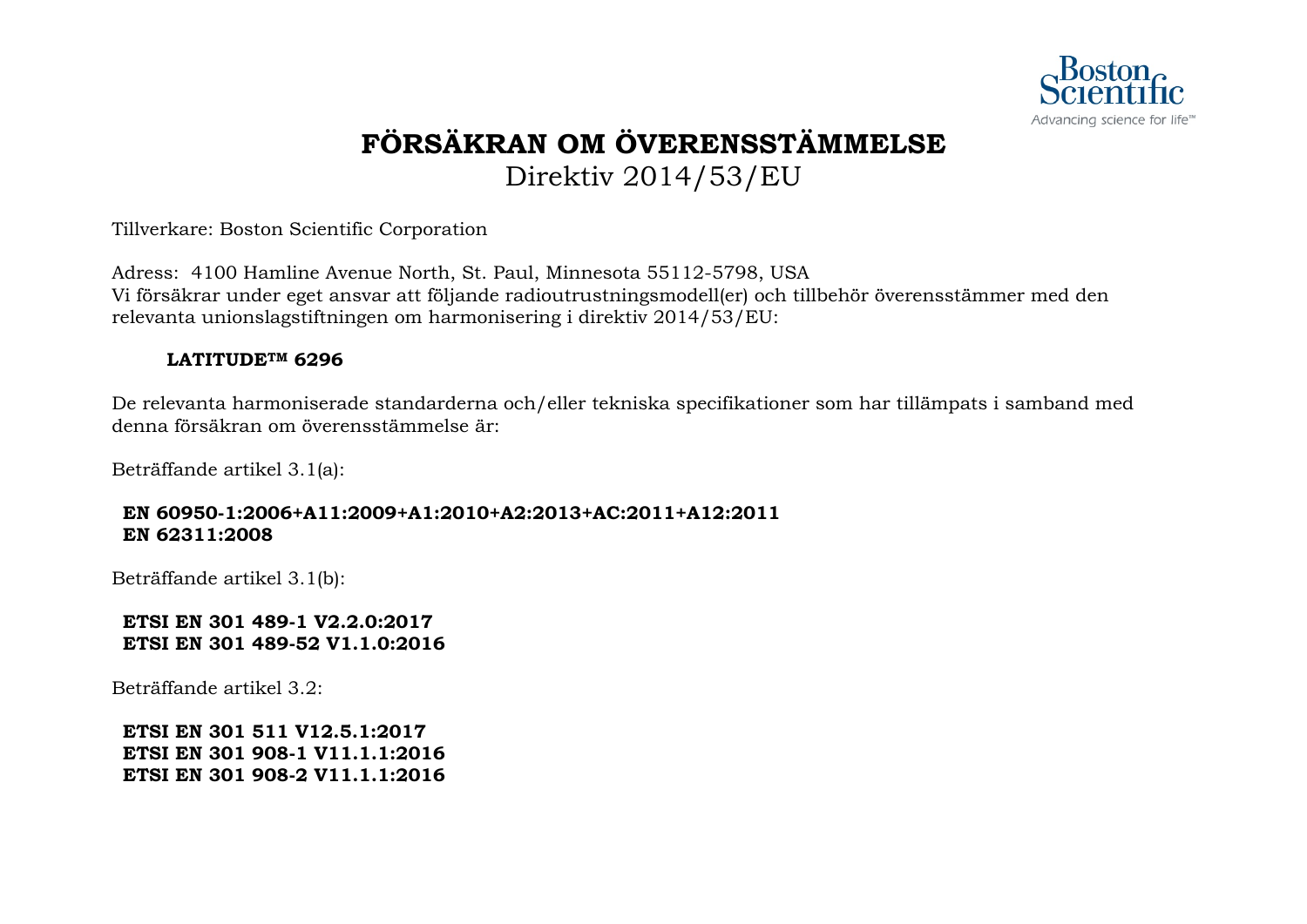

Undertecknad på uppdrag av Boston Scientific vid den angivna adressen

Ren Russie Vice President, Kvalitetssäkring

Dan Goldman Vice President, Forskning och Utveckling

Utfärdad: 24/07/17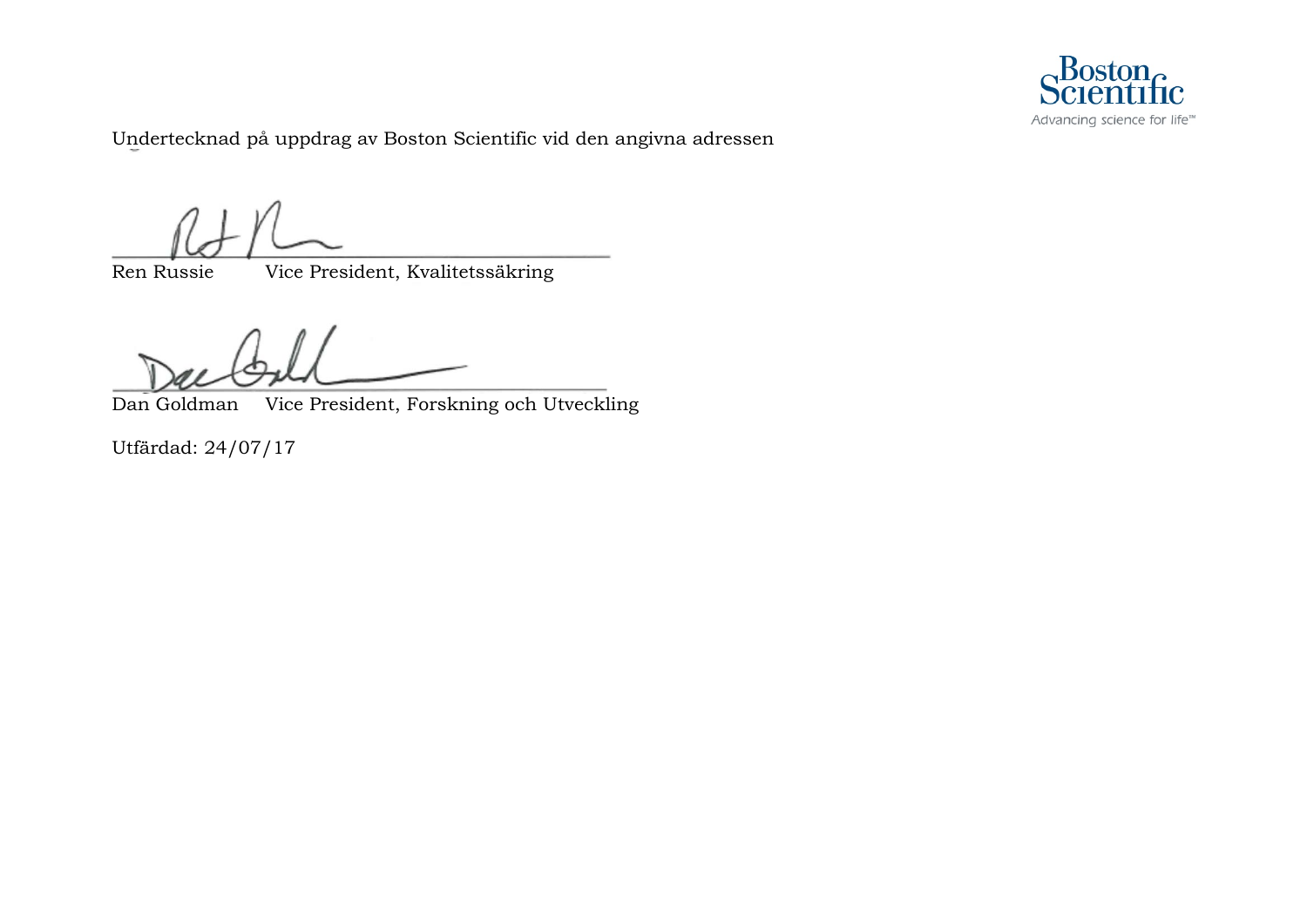

### **DEKLARACJA ZGODNOŚCI** Dyrektywa 2014/53/UE

Wytwórca: Boston Scientific Corporation

Adres: 4100 Hamline Avenue North, St. Paul, Minnesota 55112-5798, USA Deklarujemy naszą wyłączną odpowiedzialność, że następujący(e) model(e) i akcesoria urządzeń radiowych są zgodne z odpowiednimi przepisami harmonizacyjnymi Unii w Dyrektywie 2014/53/UE:

### **LATITUDETM 6296**

Odpowiednie zharmonizowane normy i/lub dane techniczne, które zastosowano w związku z niniejszą deklaracją zgodności to:

Dotyczy artykułu 3.1(a):

### **EN 60950-1:2006+A11:2009+A1:2010+A2:2013+AC:2011+A12:2011 EN 62311:2008**

Dotyczy artykułu 3.1(b):

### **ETSI EN 301 489-1 V2.2.0:2017 ETSI EN 301 489-52 V1.1.0:2016**

Dotyczy artykułu 3.2: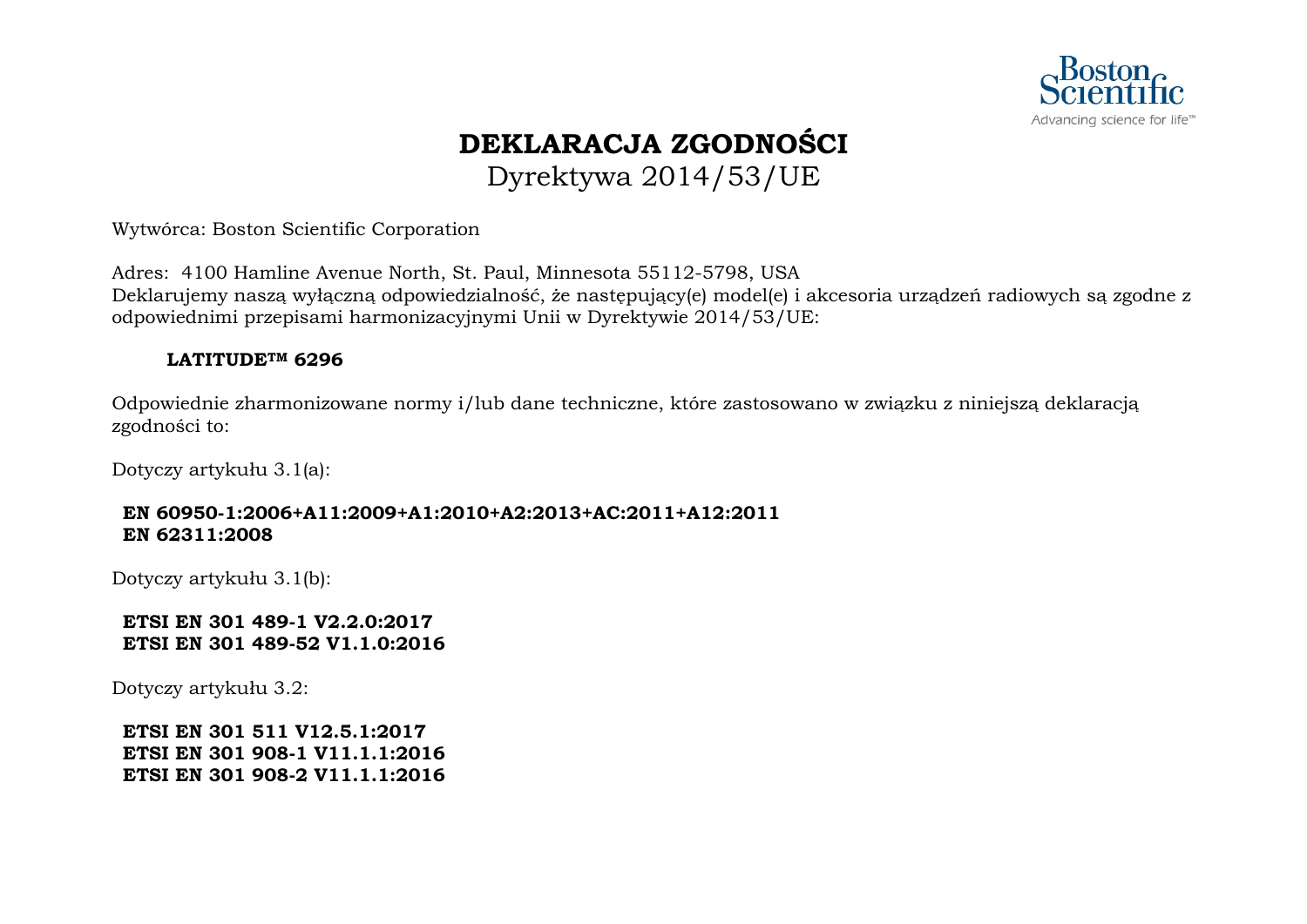

Podpisano dla i w imieniu firmy Boston Scientific pod podanym adresem

Ren Russie Wiceprezes, Zapewnienie Jakości

Dan Goldman Wiceprezes, Badania i Rozwój

Data wydania: 24/07/17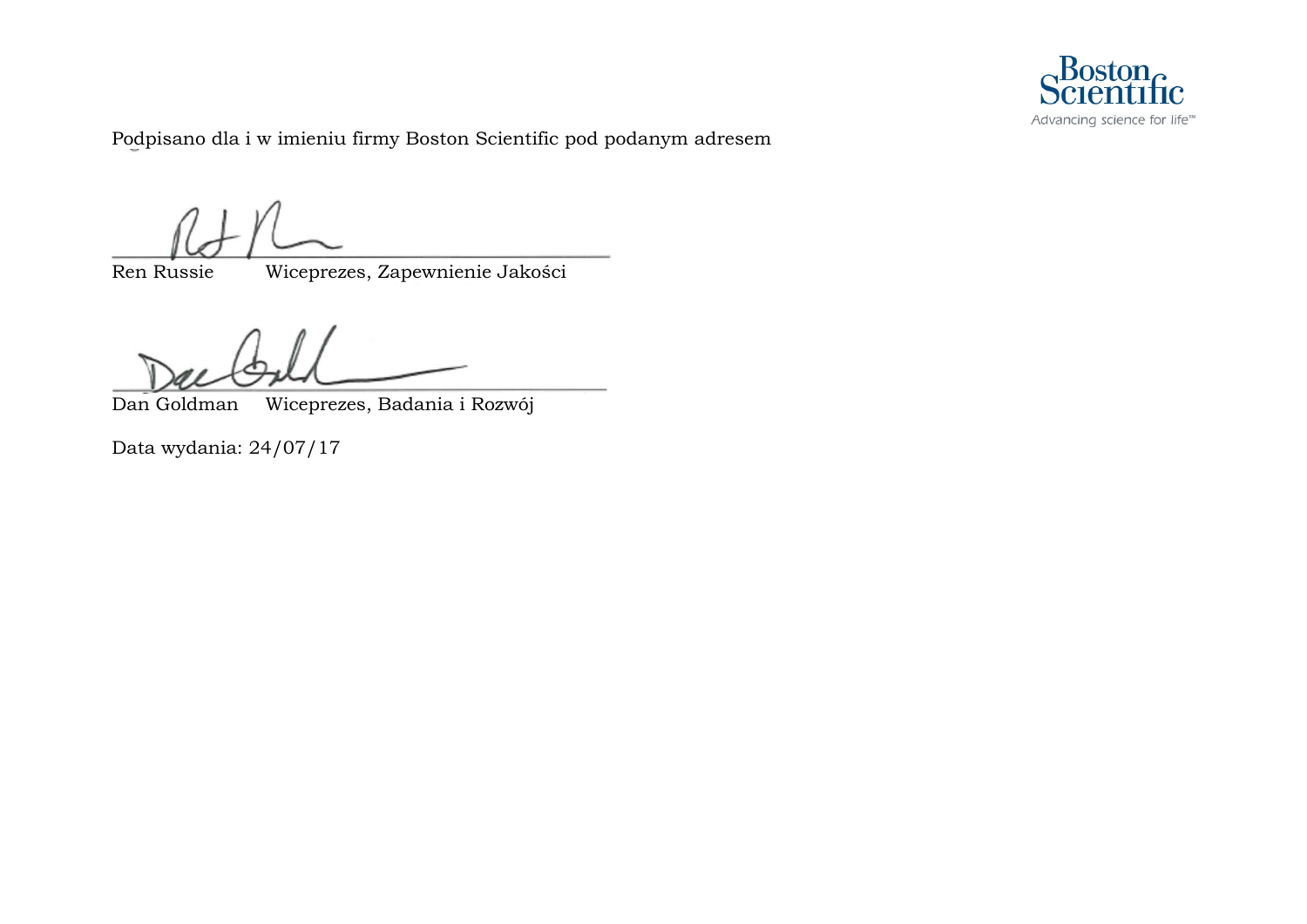

## **VYHLÁSENIE O ZHODE** Smernica 2014/53/EÚ

Výrobca: Boston Scientific Corporation

Adresa: 4100 Hamline Avenue North, St. Paul, Minnesota 55112-5798, USA Vyhlasujeme na svoju vlastnú zodpovednosť, že nasledujúce modely a príslušenstvo rádiových zariadení sú v súlade s príslušnými harmonizačnými právnymi predpismi Únie v smernici 2014/53/EÚ:

### **LATITUDETM 6296**

Príslušné harmonizované normy a/alebo technické špecifikácie, ktoré sa použili v súvislosti s týmto vyhlásením o zhode, sú:

Ohľadne článku 3.1(a):

### **EN 60950-1:2006+A11:2009+A1:2010+A2:2013+AC:2011+A12:2011 EN 62311:2008**

Ohľadne článku 3.1(b):

### **ETSI EN 301 489-1 V2.2.0:2017 ETSI EN 301 489-52 V1.1.0:2016**

Ohľadne článku 3.2: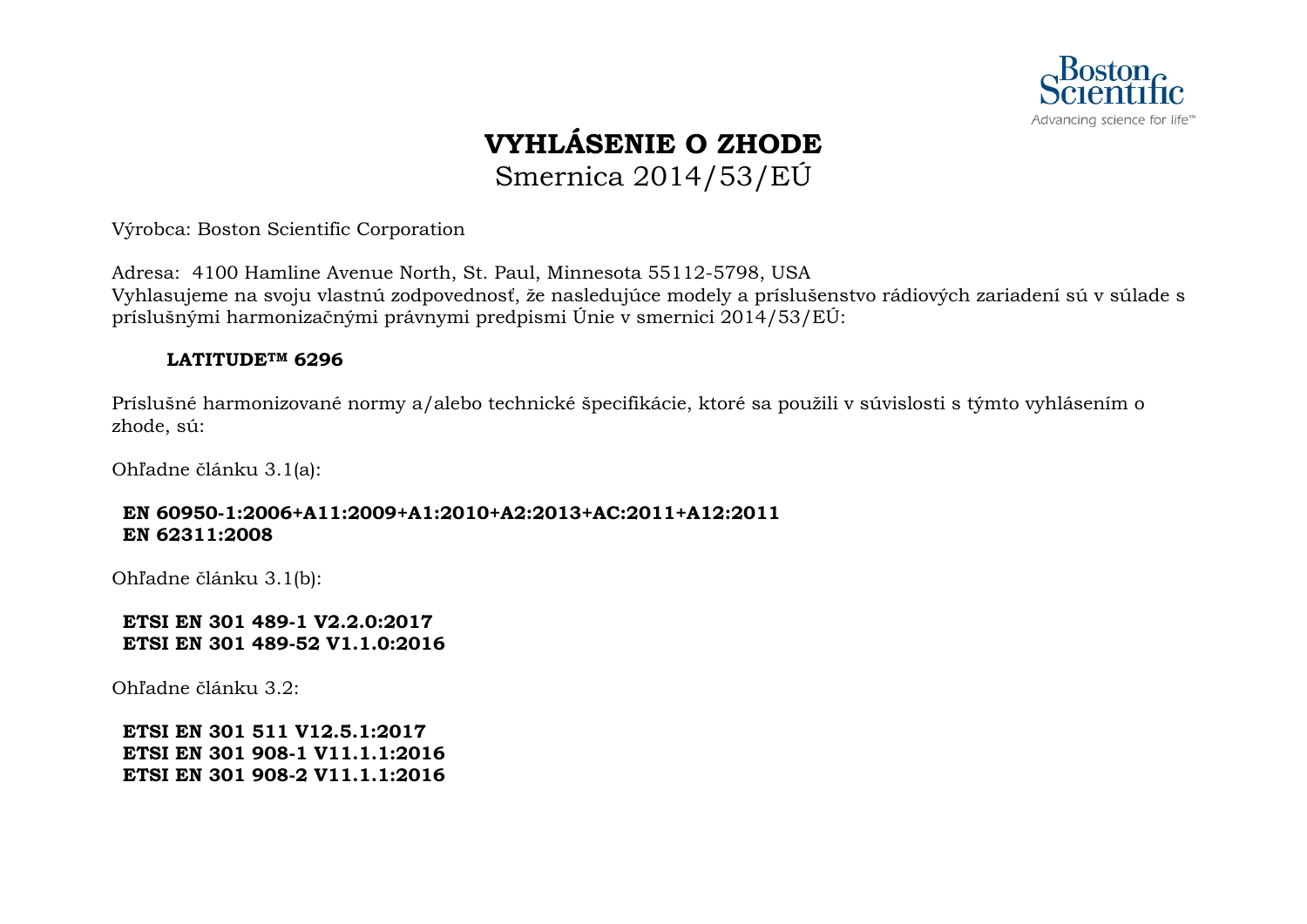

Podpísané za a v mene spoločnosti Boston Scientific na uvedenej adrese

Ren Russie Viceprezident pre zabezpečovanie kvality

Dan Goldman Viceprezident pre výskum a vývoj

Dátum výdaja: 24/07/17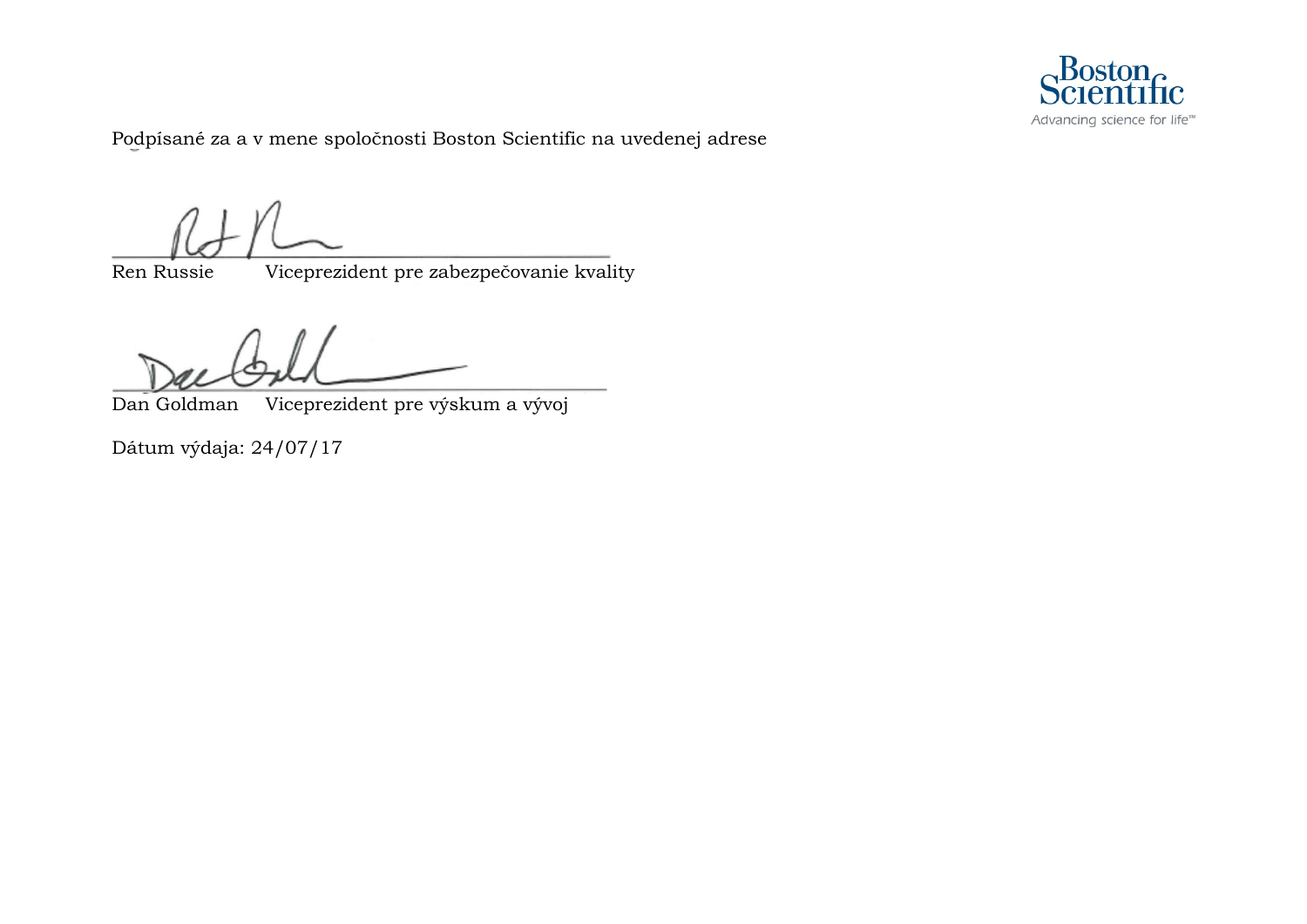

## **PROHLÁŠENÍ O SHODĚ** Směrnice 2014/53/EU

Výrobce: Boston Scientific Corporation

Adresa: 4100 Hamline Avenue North, St. Paul, Minnesota 55112-5798, USA Na vlastní odpovědnost prohlašujeme, že následující model(y) radiofrekvenčních zařízení a příslušenství jsou v souladu s příslušnými harmonizačními právními předpisy Unie, jak uvádí směrnice 2014/53/EU:

### **LATITUDETM 6296**

Příslušné harmonizované normy a/nebo technické požadavky, které byly použity v souvislosti s tímto prohlášením o shodě, jsou:

Co se týče článku 3.1(a):

### **EN 60950-1:2006+A11:2009+A1:2010+A2:2013+AC:2011+A12:2011 EN 62311:2008**

Co se týče článku 3.1(b):

### **ETSI EN 301 489-1 V2.2.0:2017 ETSI EN 301 489-52 V1.1.0:2016**

Co se týče článku 3.2: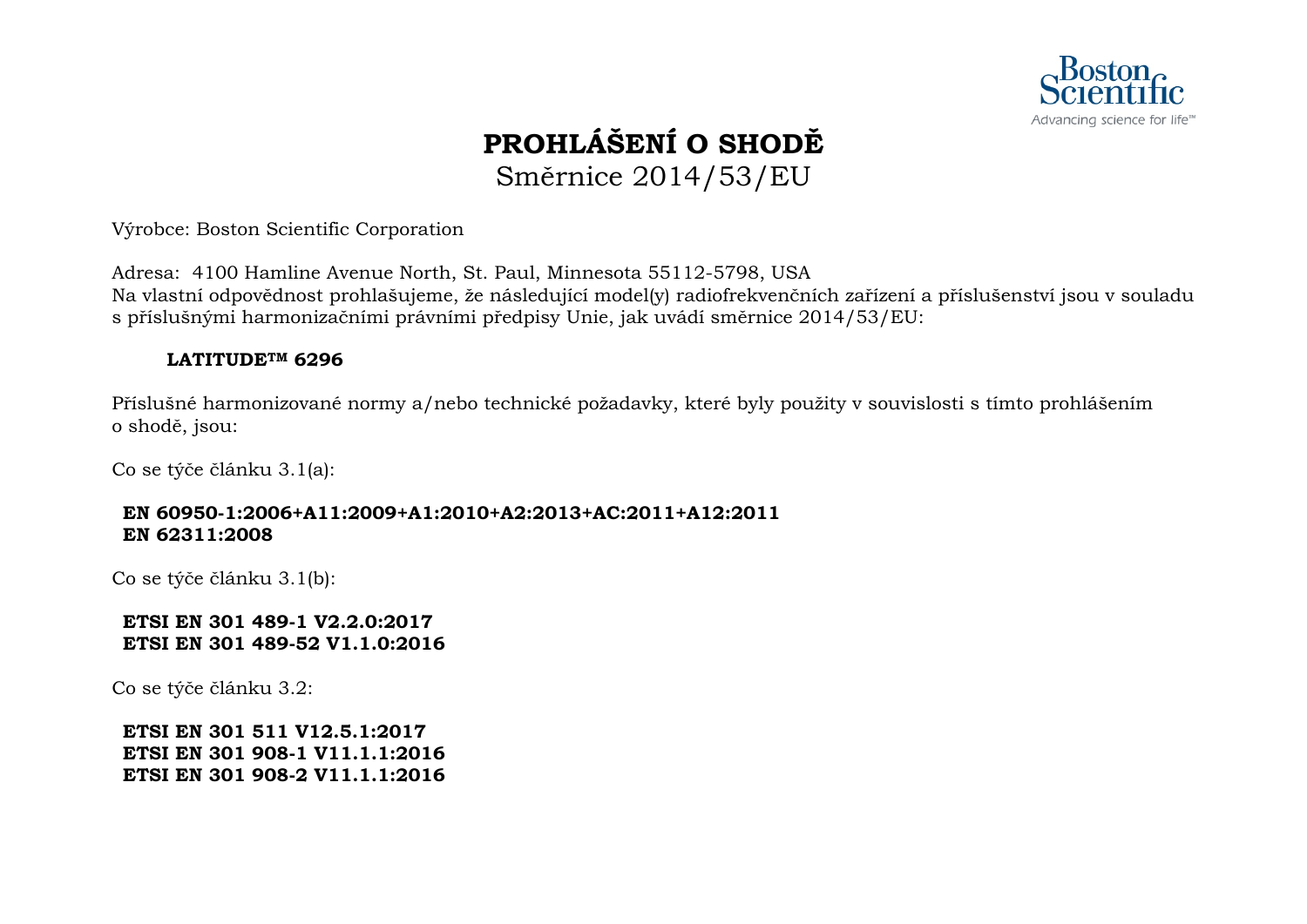

Podepsáno za a jménem společnosti Boston Scientific na uvedené adrese

Ren Russie Viceprezident oddělení zajištění kvality

Dan Goldman Viceprezident oddělení pro výzkum a vývoj

Datum vydání: 24/07/17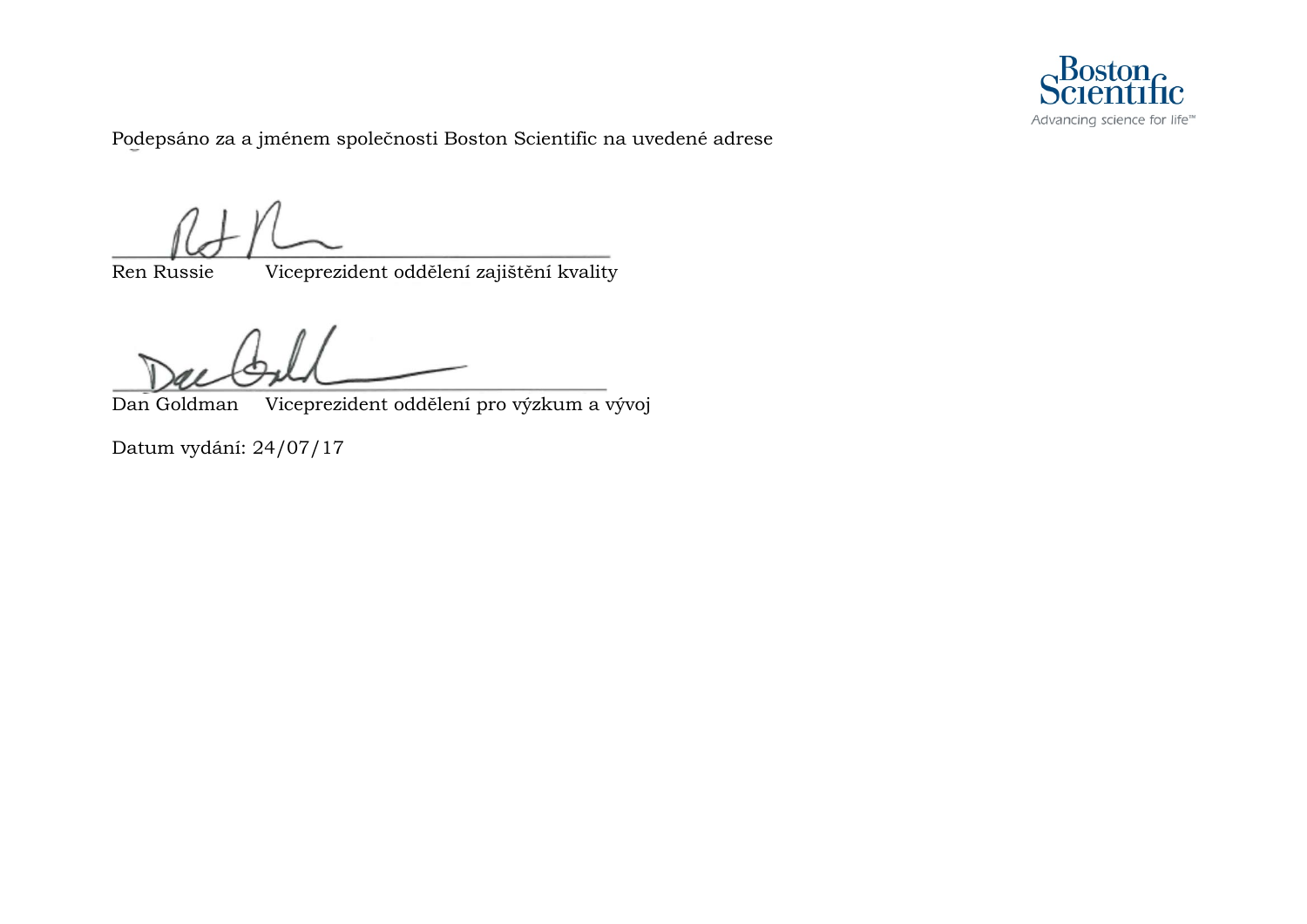

## **MEGFELELŐSÉGI NYILATKOZAT** 2014/53/EU irányelv

Gyártó: Boston Scientific Corporation

Cím: 4100 Hamline Avenue North, St. Paul, Minnesota 55112-5798, USA Teljes felelősséggel kijelentjük, hogy az itt felsorolt rádiókészülék(ek) és tartozékaik megfelelnek a rájuk vonatkozó, a 2014/53/EU irányelvben rögzített Uniós harmonizációs jogszabályoknak:

### **LATITUDETM 6296**

A jelen megfelelőség nyilatkozat vonatkozásában alkalmazott megfelelő harmonizált szabványok és/vagy műszaki előírások a következők:

A 3.1(a) cikkre vonatkozólag:

### **EN 60950-1:2006+A11:2009+A1:2010+A2:2013+AC:2011+A12:2011 EN 62311:2008**

A 3.1(b) cikkre vonatkozólag:

### **ETSI EN 301 489-1 V2.2.0:2017 ETSI EN 301 489-52 V1.1.0:2016**

A 3.2. cikkre vonatkozólag: